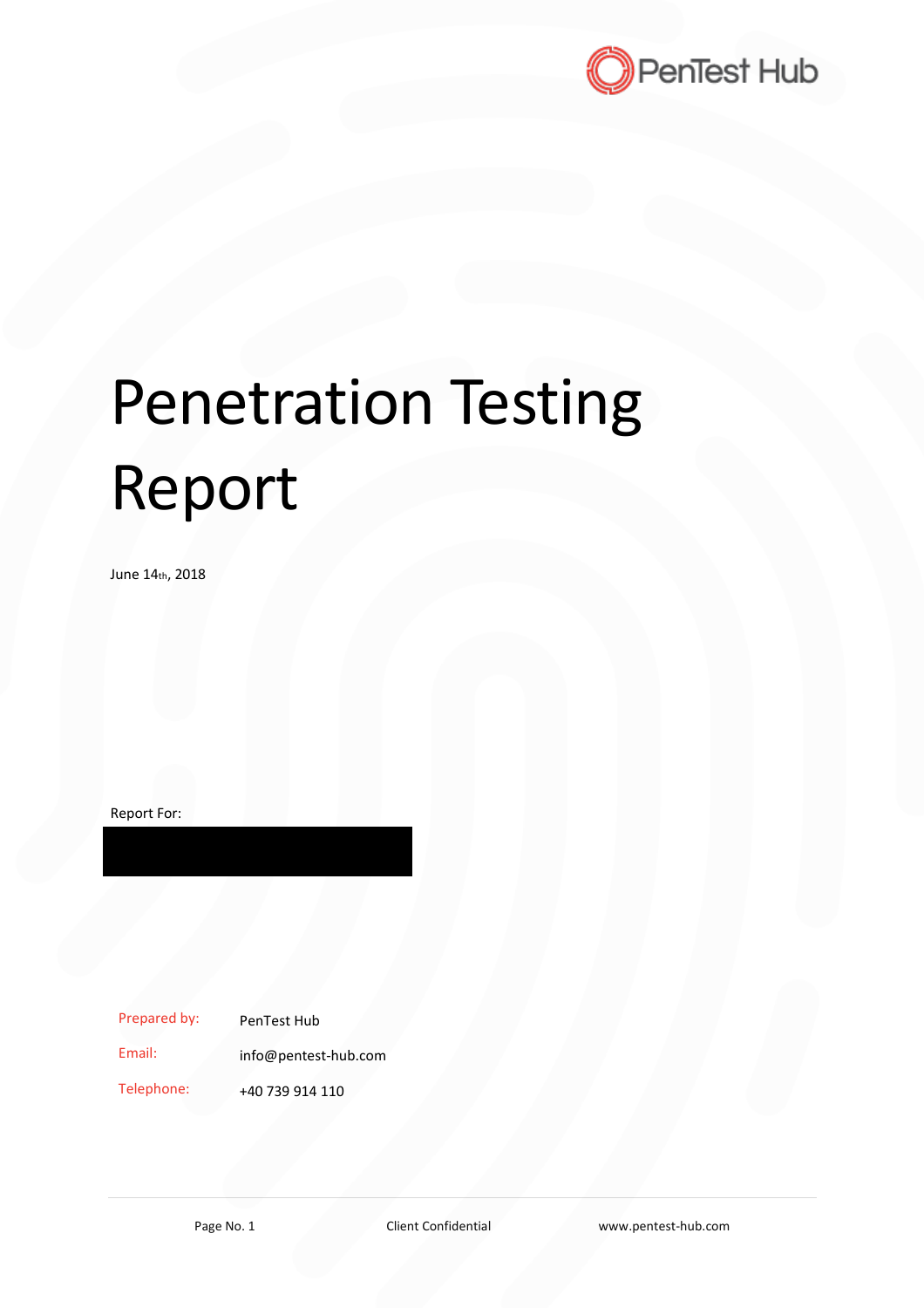

# **Table of Contents**

| $\mathbf{1}$ |      |                         |  |  |  |
|--------------|------|-------------------------|--|--|--|
|              | 1.1  |                         |  |  |  |
|              | 1.2  |                         |  |  |  |
|              | 1.3  |                         |  |  |  |
|              | 1.4  |                         |  |  |  |
| $2^{\circ}$  |      |                         |  |  |  |
|              | 2.1  |                         |  |  |  |
|              | 2.2  |                         |  |  |  |
|              | 2.3  |                         |  |  |  |
|              | 2.4  |                         |  |  |  |
|              | 2.5  |                         |  |  |  |
|              | 2.6  |                         |  |  |  |
|              | 2.7  |                         |  |  |  |
|              | 2.8  |                         |  |  |  |
|              | 2.9  |                         |  |  |  |
|              | 2.10 |                         |  |  |  |
|              | 2.11 |                         |  |  |  |
|              | 2.12 |                         |  |  |  |
|              | 2.13 |                         |  |  |  |
|              | 2.14 |                         |  |  |  |
| 3            |      |                         |  |  |  |
|              | 3.1  |                         |  |  |  |
|              |      | 3.1.1<br>3.1.2<br>3.1.3 |  |  |  |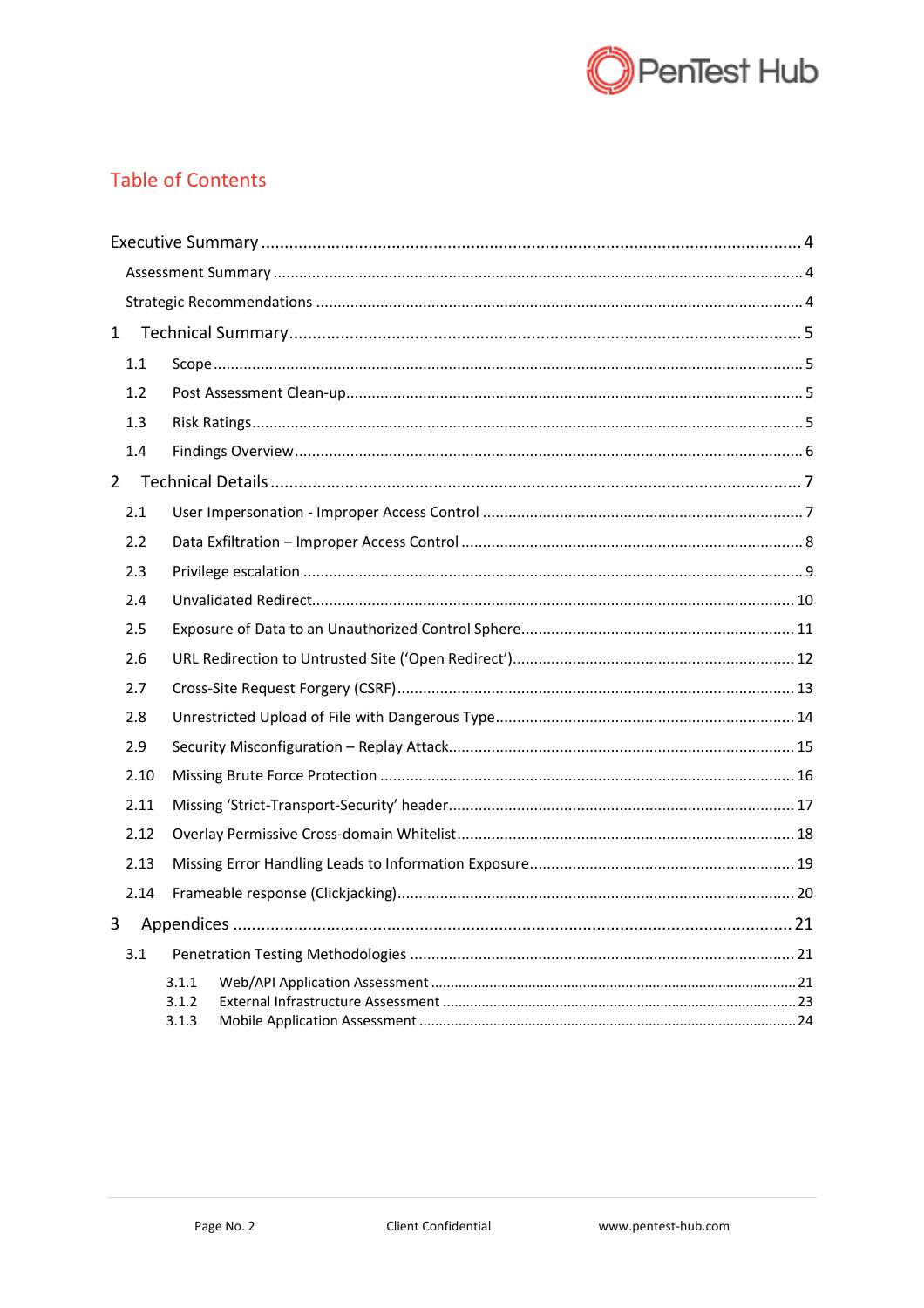

# Document Control

# Client Confidentiality

This document contains Client Confidential information and may not be copied without written permission.

# Proprietary Information

The content of this document is considered proprietary information and should not be disclosed outside of the recipient organization's network.

PenTest-Hub gives permission to copy this report for the purposes of disseminating information within your organization or any regulatory agency.

| Document Version Control |            |                  |                                |  |  |
|--------------------------|------------|------------------|--------------------------------|--|--|
| Issue No.                | Issue Date | <b>Issued By</b> | <b>Change Description</b>      |  |  |
| 0.1                      | 18/01/2018 |                  | Draft for internal review only |  |  |
| 1.0                      | 23/01/2018 |                  | Released to client             |  |  |

| Document Distribution List |                                  |  |
|----------------------------|----------------------------------|--|
|                            | Project Sponsor, (               |  |
|                            | Security Consultant, PenTest-Hub |  |
|                            | CEO, PenTest-Hub                 |  |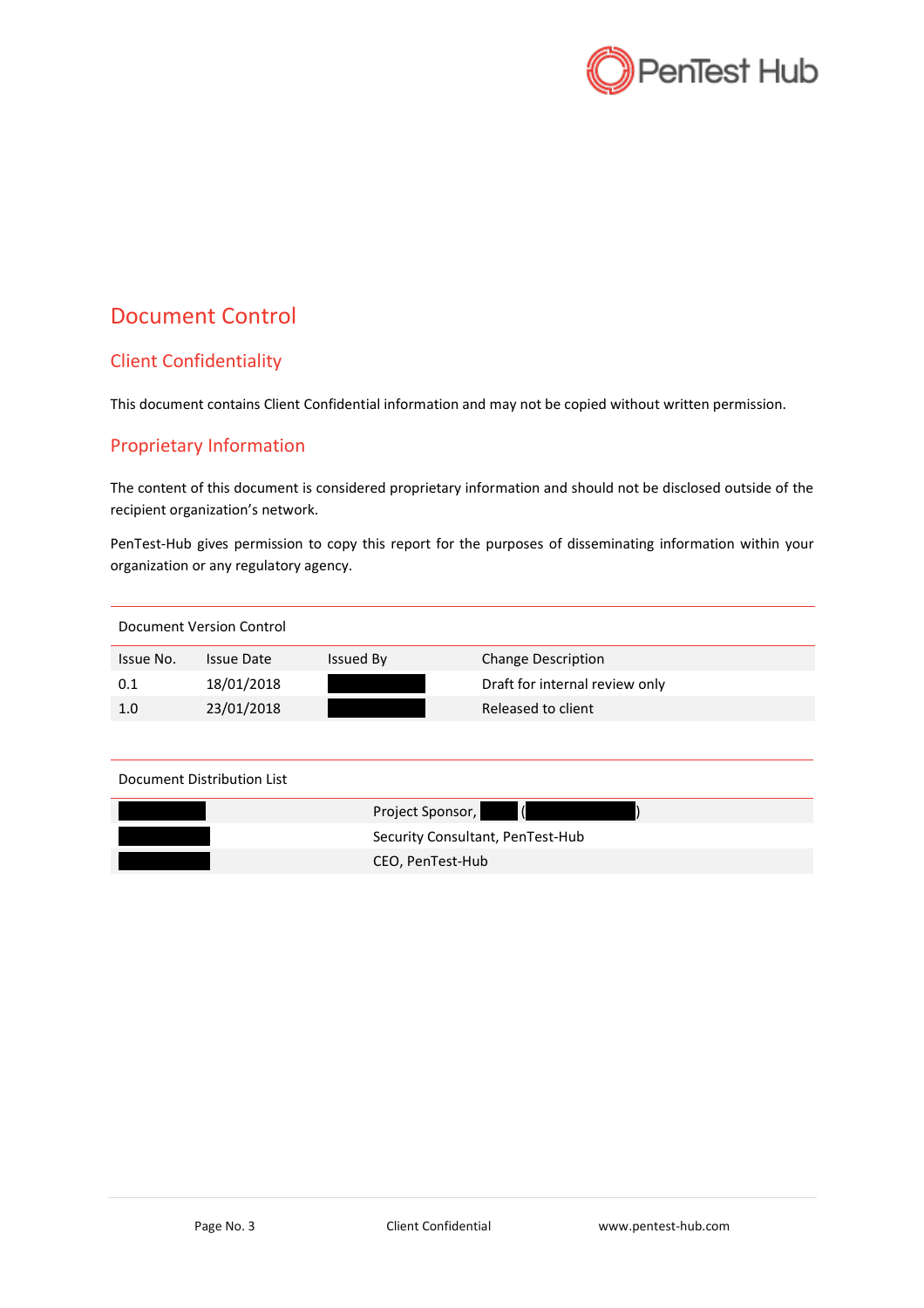

# <span id="page-3-0"></span>Executive Summary

engaged PenTest-Hub (part of SecureStream group) to conduct a security assessment and penetration testing against currently developed web application project. The purpose of the engagement was to utilize active exploitation techniques in order to evaluate the security of the application against best practice criteria, to validate its security mechanisms and identify possible threats and vulnerabilities. The assessment provides insight into the resilience of the application to withstand attacks from unauthorized users and the potential for valid users to abuse their privileges and access.

This current report details the scope of testing conducted and all significant findings along with detailed remedial advice. The summary below provides non-technical audience with a summary of the key findings and section two of this report relates the key findings and contains technical details of each vulnerability that was discovered during the assessment along with tailored best practices to fix.

#### <span id="page-3-1"></span>Assessment Summary

Based on the security assessment for **\*\*\*** web applications the current status of the identified vulnerabilities set the risk at a **CRITICAL** level, which if not addressed in time (strongly recommended before going in a live production environment), these vulnerabilities could be a trigger for a cybersecurity breach. These vulnerabilities can be easily fixed by following the best practices and recommendation given throughout the report.

The following table represents the penetration testing in-scope items and breaks down the issues, which were identified and classified by severity of risk. (note that this summary table does not include the informational items):

| Phase | Description                        | Critical | <b>High</b> | Medium | Low | Total |
|-------|------------------------------------|----------|-------------|--------|-----|-------|
|       | <b>Web/API Penetration Testing</b> | 4        | 5.          | 4      |     | 14    |
|       | Total                              |          | 5.          | 5.     |     | 14    |

The graphs below represent a summary of the total number of vulnerabilities found up until issuing this current report:



# <span id="page-3-2"></span>Strategic Recommendations

We recommend addressing the **CRITICAL** and **HIGH** vulnerabilities before go-live.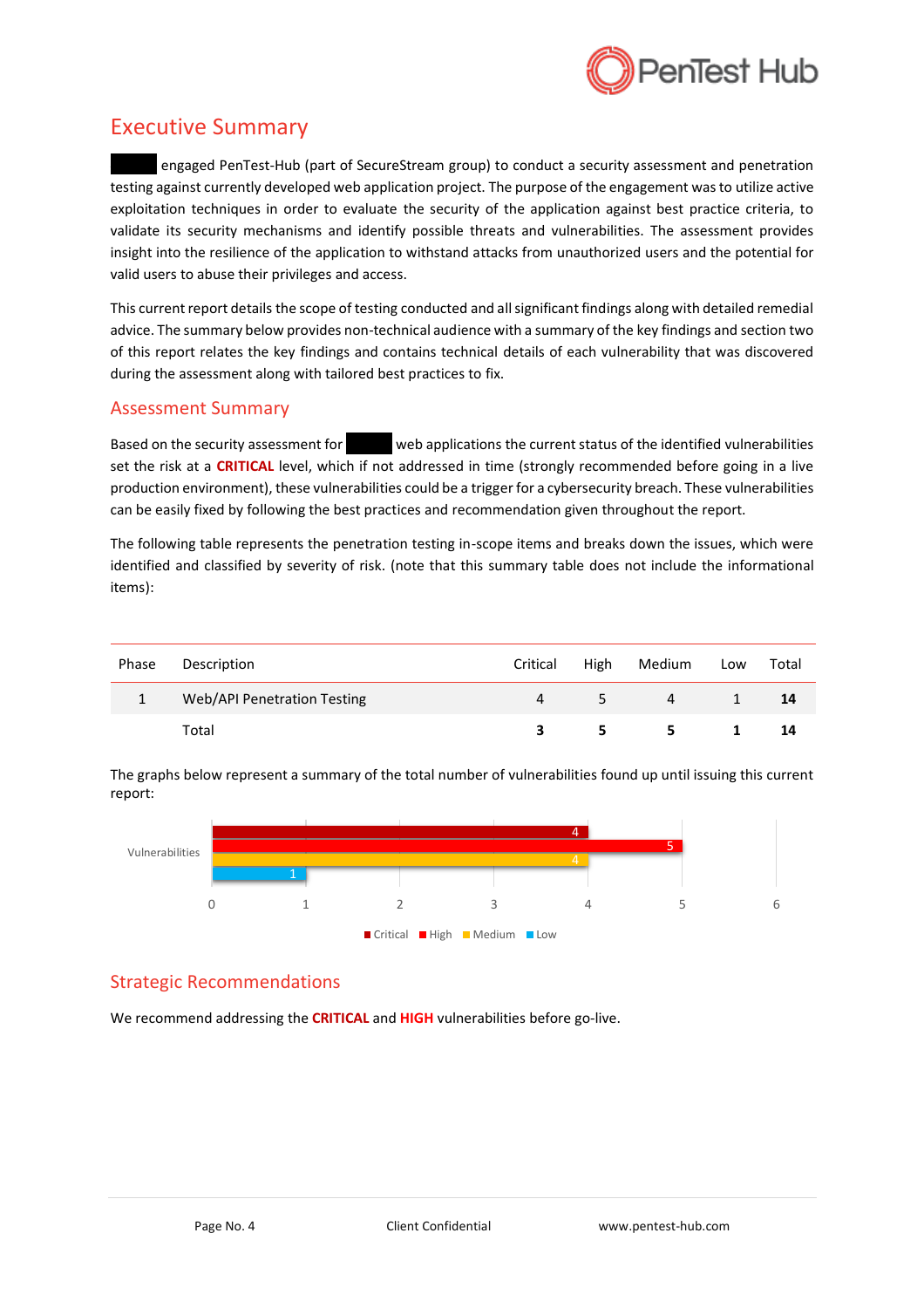

# <span id="page-4-0"></span>1 Technical Summary

# <span id="page-4-1"></span>1.1 Scope

The security assessment was carried out in the pre-production environment and it included the following scope:

| O | [IP: | ] |
|---|------|---|
| O | [IP: | ] |
| O | [IP: | ] |
| O | [IP: | ] |
| O | [IP: | ] |
| O | [IP: | ] |

# <span id="page-4-2"></span>1.2 Post Assessment Clean-up

Any test accounts, which were created for the purpose of this assessment, should be disabled or removed, as appropriate, together with any associated content.

# <span id="page-4-3"></span>1.3 Risk Ratings

The table below gives a key to the risk naming and colours used throughout this report to provide a clear and concise risk scoring system.

It should be noted that quantifying the overall business risk posed by any of the issues found in any test is outside our scope. This means that some risks may be reported as high from a technical perspective but may, as a result of other controls unknown to us, be considered acceptable by the business.

| # | <b>Risk Rating</b> | CVSSv3 Score | Description                                                                                                                             |
|---|--------------------|--------------|-----------------------------------------------------------------------------------------------------------------------------------------|
| 1 | <b>CRITICAL</b>    | $9.0 - 10$   | A vulnerability was discovered that has been rated as<br>critical. This requires resolution as quickly as possible.                     |
| 2 | <b>HIGH</b>        | $7.0 - 8.9$  | A vulnerability was discovered that has been rated as high.<br>This requires resolution in a short term.                                |
| 3 | <b>MEDIUM</b>      | $4.0 - 6.9$  | A vulnerability was discovered that has been rated as<br>medium. This should be resolved throughout the ongoing<br>maintenance process. |
| 4 | <b>LOW</b>         | $1.0 - 3.9$  | A vulnerability was discovered that has been rated as low.<br>This should be addressed as part of routine maintenance<br>tasks.         |
| 5 | <b>INFO</b>        | $0 - 0.9$    | A discovery was made that is reported for information. This<br>should be addressed in order to meet leading practice.                   |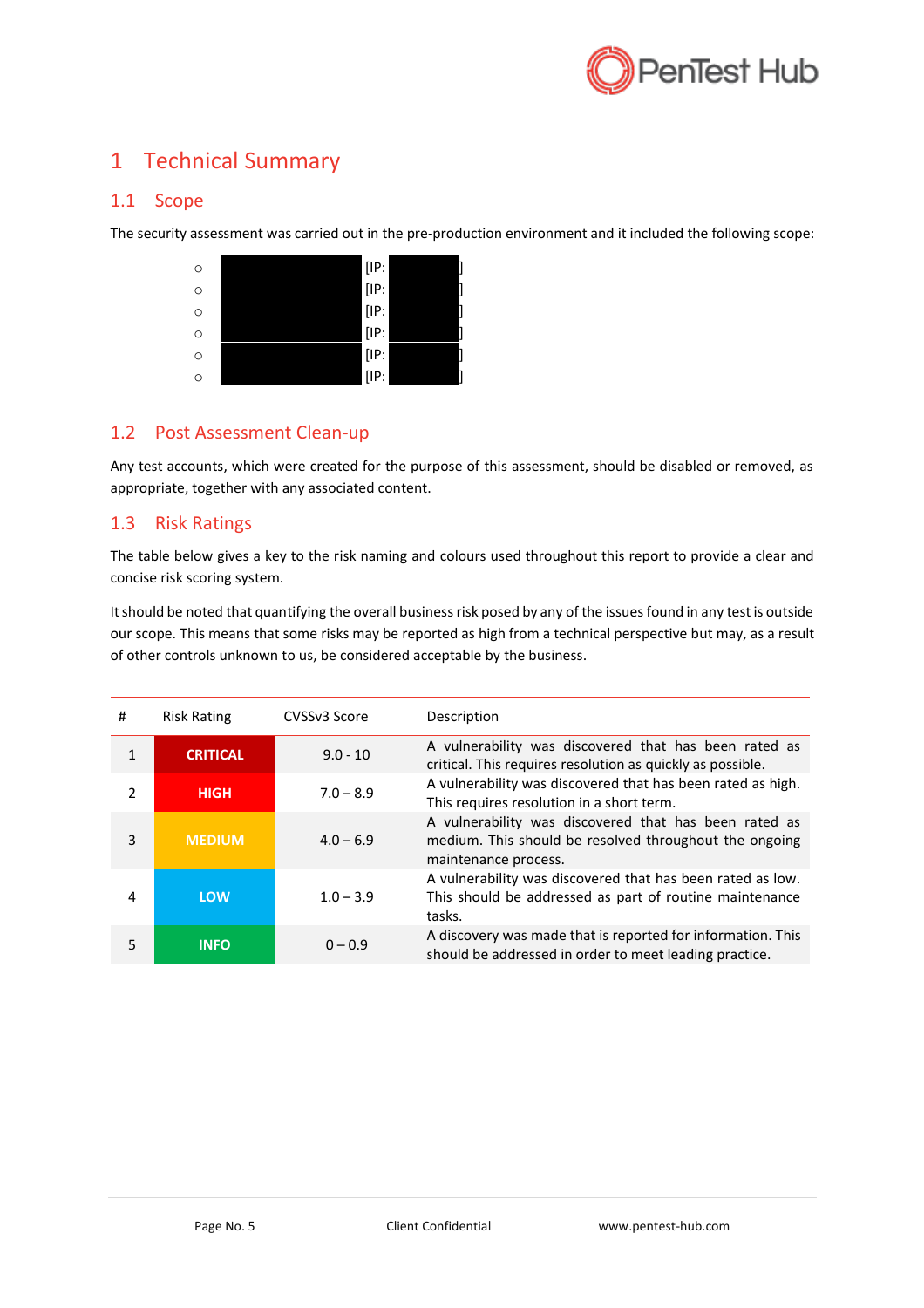

# <span id="page-5-0"></span>1.4 Findings Overview

All the issues identified during the assessment are listed below with a brief description and risk rating for each issue. The risk ratings used in this report are defined in Risk Ratings Section.

| Ref          | Description                                          | <b>Risk</b>     |
|--------------|------------------------------------------------------|-----------------|
| ######+1-1   | User Impersonation - Improper Access Control         | <b>CRITICAL</b> |
| ######+-1-2  | Data exfiltration - Improper Access Control          | <b>CRITICAL</b> |
| ######+1-3   | Privilege escalation                                 | <b>CRITICAL</b> |
| ######-1-4   | <b>Unvalidated Redirect</b>                          | <b>CRITICAL</b> |
| ######+1-5   | Exposure of Data to an Unauthorized Control Sphere   | <b>HIGH</b>     |
| ######-1-6   | URL Redirection to Untrusted Site ('Open Redirect')  | <b>HIGH</b>     |
| ######+1-7   | Cross-Site Request Forgery (CSRF)                    | <b>HIGH</b>     |
| ######-1-8   | Unrestricted Upload of File with Dangerous Type      | <b>HIGH</b>     |
| ######+1-9   | Security Misconfiguration - Replay Attack            | <b>HIGH</b>     |
| ######-1-10  | Missing Brute Force Protection                       | <b>MEDIUM</b>   |
| ######+1-11  | Missing 'Strict-Transport-Security' header           | <b>MEDIUM</b>   |
| ######+-1-12 | Overly Permissive Cross-domain Whitelist             | <b>MEDIUM</b>   |
| ######+1-13  | Missing Error Handling Leads to Information Exposure | <b>MEDIUM</b>   |
| ######+1-14  | Frameable response (Clickjacking)                    | LOW             |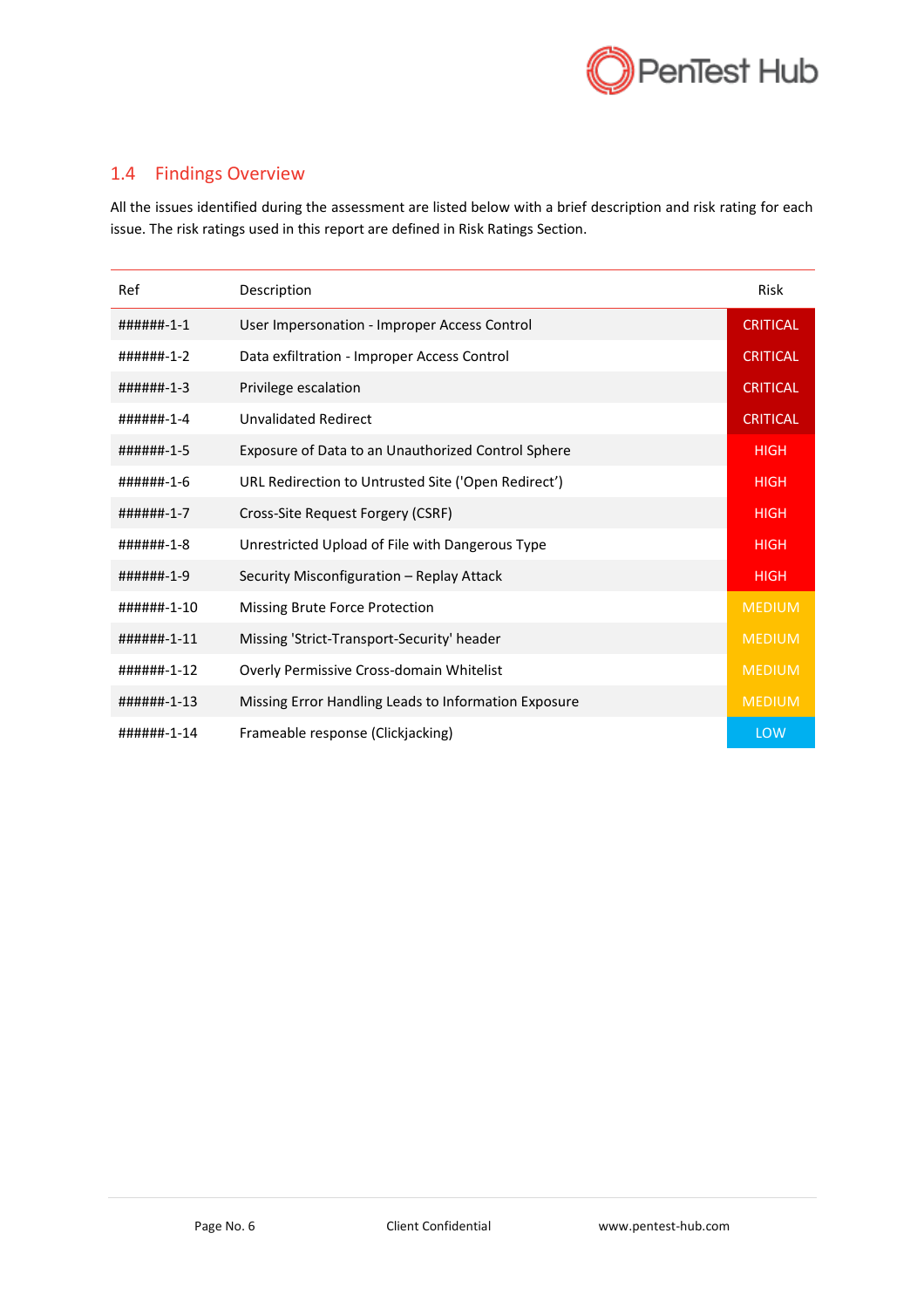

# <span id="page-6-0"></span>2 Technical Details

#### <span id="page-6-1"></span>2.1 User Impersonation - Improper Access Control **CRITICAL**

**Ref ID:** ######-1-1

It has been discovered that through a specially crafted request a malicious user can reserve a  $\frac{1}{4}$  in the name of any other user present in the system. This is potentially dangerous because of the possible legal implication when a genuine user is targeted to be framed for fraudulent usage of the account.

#### **Vulnerability Details:**

| Affects:              | https://                                        |  |
|-----------------------|-------------------------------------------------|--|
| Parameter(s)          | userId                                          |  |
| <b>Attack Vectors</b> | Authorization bearer, all post parameters       |  |
| <b>References:</b>    | https://cwe.mitre.org/data/definitions/284.html |  |
|                       |                                                 |  |

#### Evidence

| POST /apps/v1/local-exchange-processes HTTP/1.1<br>Host:<br>Accept: application/json, text/plain, */*<br>content-type: application/json<br>Authorization: Bearer eyJhbGciOiJSUzI1NiIsImtpZCI6IjUyRDJCOEIwMTJFM0I1NTM0RkU4MEI4OEM4OU<br>Connection: close<br>"intendedExternalReceiverFirstName": "<br>"intendedExternalReceiverLastName": "<br>"intendedExternalRecieverEmail": " |
|-----------------------------------------------------------------------------------------------------------------------------------------------------------------------------------------------------------------------------------------------------------------------------------------------------------------------------------------------------------------------------------|
| Evidence:                                                                                                                                                                                                                                                                                                                                                                         |
| HTTP/1.1 200 OK                                                                                                                                                                                                                                                                                                                                                                   |
| Content-Type: application/json; charset=utf-8                                                                                                                                                                                                                                                                                                                                     |
| Vary: Accept-Encoding                                                                                                                                                                                                                                                                                                                                                             |
| Server: Microsoft-IIS/8.0                                                                                                                                                                                                                                                                                                                                                         |
| X-Powered-By: ASP.NET                                                                                                                                                                                                                                                                                                                                                             |
| Set-Cookie:                                                                                                                                                                                                                                                                                                                                                                       |
| ARRAffinity=abe18183e77faf1e87f82aa4578c0ed58f288a8204c71035817c6810452761b5;Path=/;HttpOnly;Domain=                                                                                                                                                                                                                                                                              |
| Connection: close                                                                                                                                                                                                                                                                                                                                                                 |
| "}<br>{"compartmentId":"                                                                                                                                                                                                                                                                                                                                                          |

A successful attack would consist in the following:

- 1. A malicious user creates an account.
- 2. Alters the above highlighted POST data.
- 3. Submits the request using a valid Bearer.

#### **Remediation Guidance:**

Validate all accessible inputs and protect such assets through the implemented authorization system.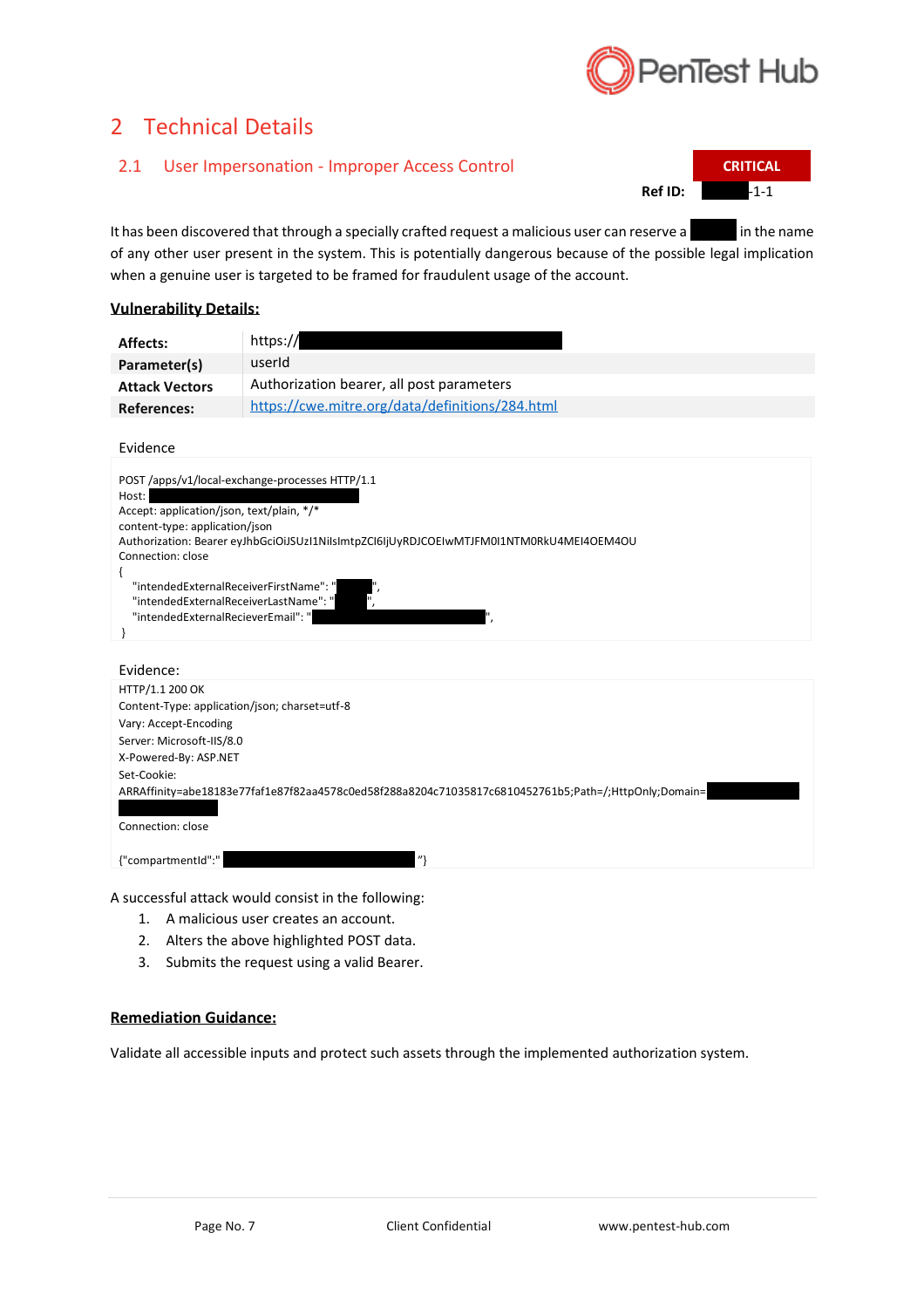

# <span id="page-7-0"></span>2.2 Data Exfiltration – Improper Access Control **CRITICAL**

**Ref ID:**  $\sqrt{1-2}$ 

Our engineers have discovered that a valid  $\qquad$  can be retrieved for any of the users present in the system without any restrictions. Once this  $\frac{1}{4}$  is obtained, an attacker can generate the QR code and open of any user from the system.

#### **Vulnerability Details:**

| Affects:              | https://                                                                                      |
|-----------------------|-----------------------------------------------------------------------------------------------|
| Parameter(s)          | userId                                                                                        |
| <b>Attack Vectors</b> | userId from any user from the system (this can be obtained using the search<br>functionality) |
| <b>References:</b>    | https://cwe.mitre.org/data/definitions/284.html                                               |

Evidence

Raw HTTP request used to retrieve the page. POST /api/users/3E38C1DB-1C19-4631-8A76-48A1719A0EE0/personalcode HTTP/1.1 Host: Accept: application/json, text/plain, \*/\* Accept-Encoding: gzip, deflate content-type: application/json Content-Length: 243 Connection: close {}

| Raw HTTP response used as the page basis.                                                            |
|------------------------------------------------------------------------------------------------------|
| HTTP/1.1 200 OK                                                                                      |
| Content-Length: 461                                                                                  |
| Content-Type: application/json; charset=utf-8                                                        |
| Vary: Accept-Encoding                                                                                |
| X-Powered-By: ASP.NET                                                                                |
| Set-Cookie:                                                                                          |
| ARRAffinity=abe18183e77faf1e87f82aa4578c0ed58f288a8204c71035817c6810452761b5;Path=/;HttpOnly;Domain= |
|                                                                                                      |
| Connection: close                                                                                    |
|                                                                                                      |
|                                                                                                      |

A successful attack would consist in the following:

- 1. A malicious user creates an account.
- 2. Retrieves user identifier of any user (the system easily allows this through user search functionality)
- 3. Within the above example request the attacker swaps the original uid with the uid of the targeted user.
- 4. Deletes the authorization bearer token and issues the altered request.

#### **Remediation Guidance:**

Validate all accessible inputs and protect such assets through the implemented authorization system.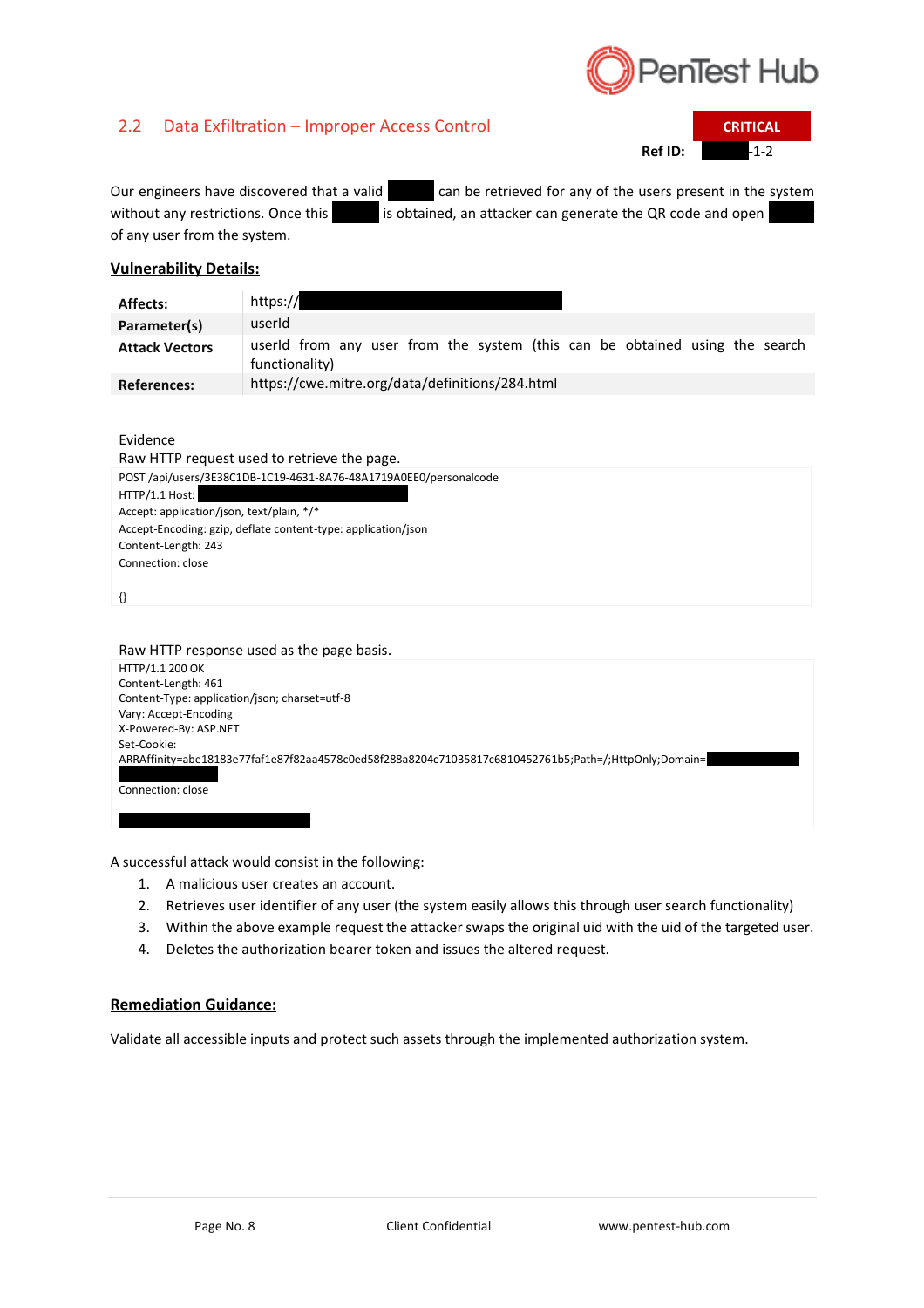

# <span id="page-8-0"></span>2.3 Privilege escalation **CRITICAL**

**Ref ID:**  $\begin{array}{|c|c|c|c|}\n\hline\n-1-3\n\end{array}$ 

Our engineers have discovered that altering the "id, email or phone" values, leads to privilege escalation. A malicious user can easily create an account, make use of a valid PUT payload data but with an altered payload in the body section. Once these values are updated, the attacker just has to use the updated phone number within the login screen in order to successfully access the victim's account.

#### **Vulnerability Details:**

| Affects:              | https://                                        |
|-----------------------|-------------------------------------------------|
| Parameter(s)          | Id, email, phone                                |
| <b>Attack Vectors</b> | Values of another user                          |
| <b>References:</b>    | https://cwe.mitre.org/data/definitions/284.html |
|                       |                                                 |

Evidence

| Raw HTTP request used to retrieve the page.:                                                                 |
|--------------------------------------------------------------------------------------------------------------|
| PUT /api/users/3E38C1DB-1C19-4631-8A76-48A1719A0EE0 HTTP/1.1                                                 |
| Host:                                                                                                        |
| Accept: application/json, text/plain, */*                                                                    |
| Authorization: Bearer eyJ0eXAiOiJKV1QiLCJhbGciOiJSUzI1NilsIng1dCl6lkRCN3UtSkRLbjRqcW5falZ2YzBGTlotaHl0cyIsIm |
| Connection: close                                                                                            |
|                                                                                                              |
| "id": "ADED9C73-70E1-451C-A605-B4DDBC3C3D2B",                                                                |
| "firstName": "                                                                                               |
| "lastName": "                                                                                                |
| "email": "                                                                                                   |
| "phone": "                                                                                                   |
| "gender": "Male",                                                                                            |
| "birthDate": "1983-12-01",                                                                                   |
| "language": "en-us"                                                                                          |
|                                                                                                              |

| Raw HTTP response used as the page basis.                                                            |
|------------------------------------------------------------------------------------------------------|
| HTTP/1.1 200 OK                                                                                      |
| Content-Length: 461                                                                                  |
| Content-Type: application/json; charset=utf-8                                                        |
| Access-Control-Allow-Origin: *                                                                       |
| Set-Cookie:                                                                                          |
| ARRAffinity=abe18183e77faf1e87f82aa4578c0ed58f288a8204c71035817c6810452761b5;Path=/;HttpOnly;Domain= |
| Connection: close                                                                                    |
|                                                                                                      |
| ","avatar":null,"birthDate":"1983-12-01","gender":"Male","language":"en-<br>{"email":"               |
| us","isRegistrationCompleted":true,"isPrivacyStatementApproved":true,"key":"04A132D8-058E-4E0C-9A8A- |
| A74BB6CDC048","boxActionCount":0,"tagKey":null,"passUri":"api/passbook/v1/passes<br>/61a2460         |
| 3-561c-4ca8-bea9-eff0808ad10","id":"ADED9C73-70E1-451C-A605-                                         |
| B4DDBC3C3D2B","firstName":" ","lastName":"<br>","phone":"                                            |

#### **Remediation Guidance:**

Validate all accessible inputs, ensure user role matrix is protected throughout all functionalities.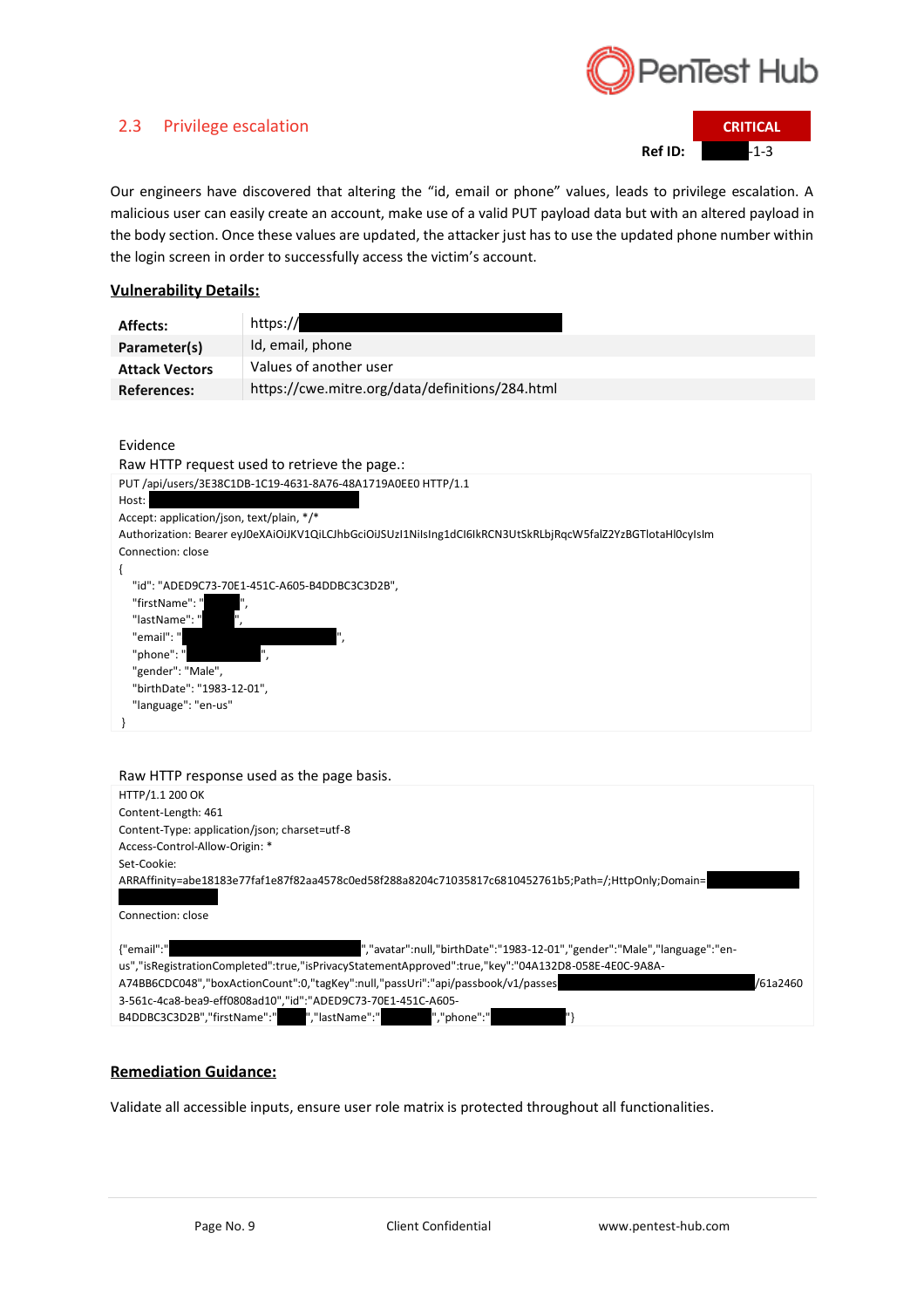

# <span id="page-9-0"></span>2.4 Unvalidated Redirect **CRITICAL**

**Ref ID:**  $\begin{array}{|c|c|c|c|}\n\hline\n-1-3\n\end{array}$ 

Due to unvalidated redirect, a malicious user can craft a payload so that it sends the login request message to a valid/targeted user which then can be redirected to a malicious domain where these request (with the URL payload) are logged and with this the attacker can gain access to the targeted user's account. The below example shows how a malicious domain can be injected to the SMS which is sent to the user.

#### **Vulnerability Details:**

| Affects:                                                                                                                                                                          | https://                                                                                                                                            |
|-----------------------------------------------------------------------------------------------------------------------------------------------------------------------------------|-----------------------------------------------------------------------------------------------------------------------------------------------------|
| <b>References:</b>                                                                                                                                                                | https://github.com/OWASP/CheatSheetSeries/blob/master/cheatsheets/Unvalidated Re<br>directs and Forwards Cheat Sheet.md                             |
|                                                                                                                                                                                   |                                                                                                                                                     |
| Request.:                                                                                                                                                                         |                                                                                                                                                     |
| POST /login/sms HTTP/1.1<br>Content-Length: 94<br>Host:<br>Connection: close<br>Accept-Encoding: gzip, deflate<br>User-Agent: okhttp/3.10.0<br>{"onMobilePlatform":true,"phone":" | Content-Type: application/json; charset=UTF-8<br>","redirectUrl":"https://pentest-hub.com/"}                                                        |
|                                                                                                                                                                                   |                                                                                                                                                     |
| Evidence:                                                                                                                                                                         |                                                                                                                                                     |
|                                                                                                                                                                                   |                                                                                                                                                     |
|                                                                                                                                                                                   | 1831                                                                                                                                                |
|                                                                                                                                                                                   |                                                                                                                                                     |
|                                                                                                                                                                                   | <b>Text Message</b><br>Today 11:48                                                                                                                  |
|                                                                                                                                                                                   | Enter this code: 048134. Or click this link to login:<br>https://pentest-hub.com/?userId=1223fa0b-ed91-4cce-<br>b274-39f725358ca3&secret=048134 Go! |

#### **Remediation Guidance:**

All input should be correctly validated and redirects should be carefully treated.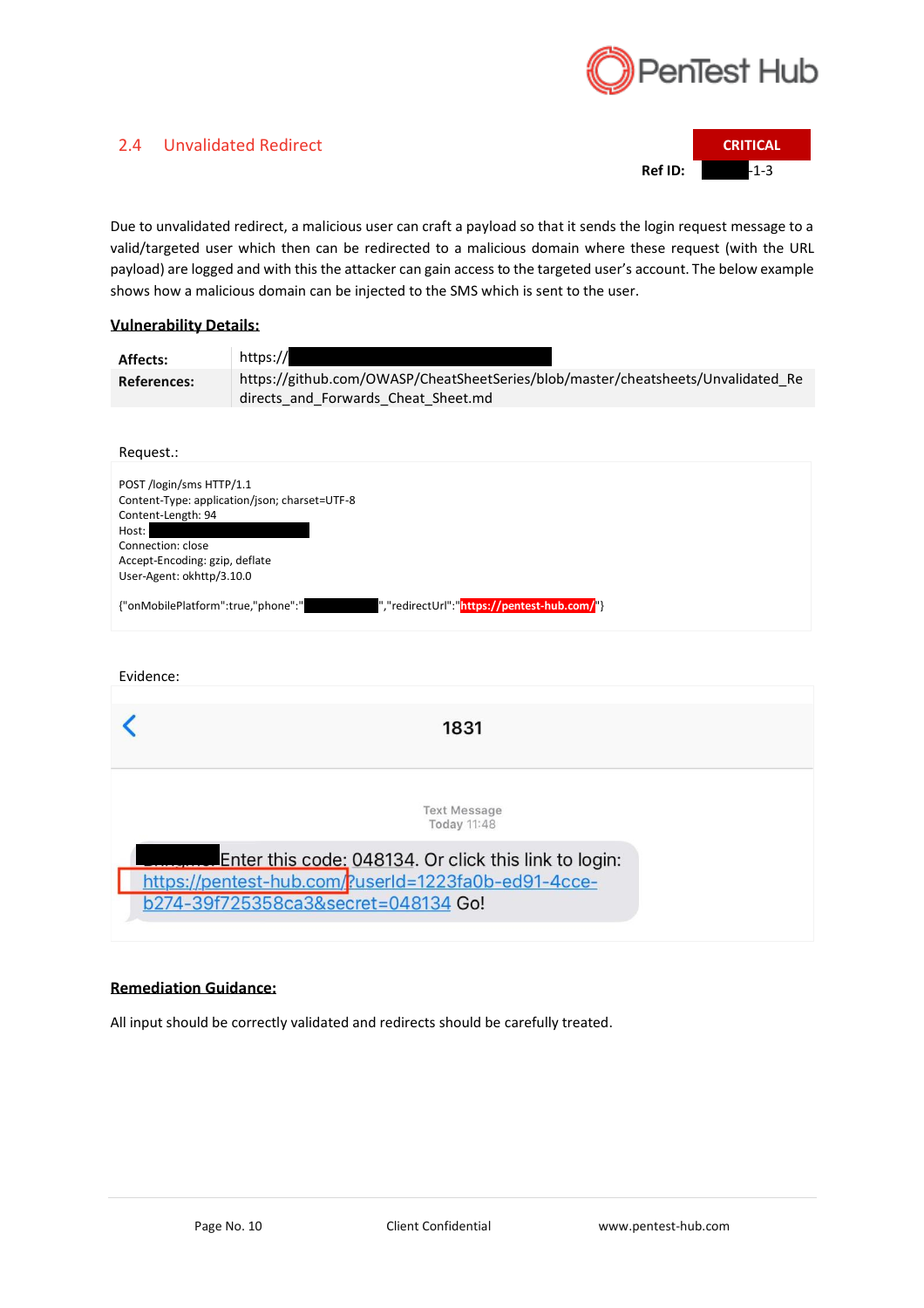

<span id="page-10-0"></span>

| 2.5 Exposure of Data to an Unauthorized Control Sphere |                       | <b>HIGH</b> |
|--------------------------------------------------------|-----------------------|-------------|
|                                                        | $RefID: \blacksquare$ | $-1-4$      |
|                                                        |                       |             |

While updating the user's profile we discovered an exposed path within the user's profile response body.

| <b>Vulnerability Details:</b>                 |                                                                                                                                                                                                             |  |
|-----------------------------------------------|-------------------------------------------------------------------------------------------------------------------------------------------------------------------------------------------------------------|--|
| Affects:                                      | /api/passbook/v1/passes/<br>/1                                                                                                                                                                              |  |
| Parameter(s)                                  | passUri                                                                                                                                                                                                     |  |
| <b>Attack Vectors</b>                         | Accessing the exposed passUri                                                                                                                                                                               |  |
| <b>References:</b>                            | https://cwe.mitre.org/data/definitions/497.html                                                                                                                                                             |  |
| Evidence                                      |                                                                                                                                                                                                             |  |
| Raw HTTP response.                            |                                                                                                                                                                                                             |  |
| HTTP/1.1 200 OK<br>Content-Length: 453        |                                                                                                                                                                                                             |  |
| Content-Type: application/json; charset=utf-8 |                                                                                                                                                                                                             |  |
|                                               | Set-Cookie: ARRAffinity=59a86da1609d266452159b8b78ea71406bf8c6b71d5a956fc8a8ec97f56363e6;Path=/;HttpOnly                                                                                                    |  |
| Connection: close                             |                                                                                                                                                                                                             |  |
|                                               | /61a24603-561c-4ca8-bea9-<br>{"email":"mihai.calburean@securestream.co"api/passbook/v1/passes/<br>eff0808ad104","id":"ADED9C73-70E1-451C-A605-<br>B4DDBC3C3D2B","firstName":" ","lastName":"<br>"."phone":" |  |
| Step 2 of exploitation:                       |                                                                                                                                                                                                             |  |

Using the passUri value in a new request:

| Raw HTTP request                                                             |             |
|------------------------------------------------------------------------------|-------------|
| GET/api/passbook/v1/passes/                                                  | /1 HTTP/1.1 |
| Accept: application/json, text/plain, */*                                    |             |
| Authorization: Bearer eyJ0eXAiOiJKV1QiLCJhbGciOiJSUzI1NilsIng1dCl6lkRCN3UtSk |             |
| Connection: close                                                            |             |

| Raw HTTP response.                                                                                               |
|------------------------------------------------------------------------------------------------------------------|
| HTTP/1.1 500 Internal Server Error                                                                               |
| Content-Length: 134                                                                                              |
| Set-Cookie: ARRAffinity=59a86da1609d266452159b8b78ea71406bf8c6b71d5a956fc8a8ec97f56363e6;Path=/;HttpOnly         |
| Connection: close                                                                                                |
|                                                                                                                  |
| {"message":"Certificate for Apple iOS passbook: D:\\home\\site\\wwwroot\\Certificates\\<br>PassCertificate.p12"} |
|                                                                                                                  |

**NOTE:** This error exposed an interesting information. It is understood that the test environment was not properly configured to fully use all assets, so, to validate this vulnerability, the next step was to replay the same request but changing the host to production. The result fully exposed the p12 certificate.

#### **Remediation Guidance:**

- 1. Create custom error messages that don't expose sensitive information.
- 2. Make sure there are no sensitive files exposed through the presentation layer.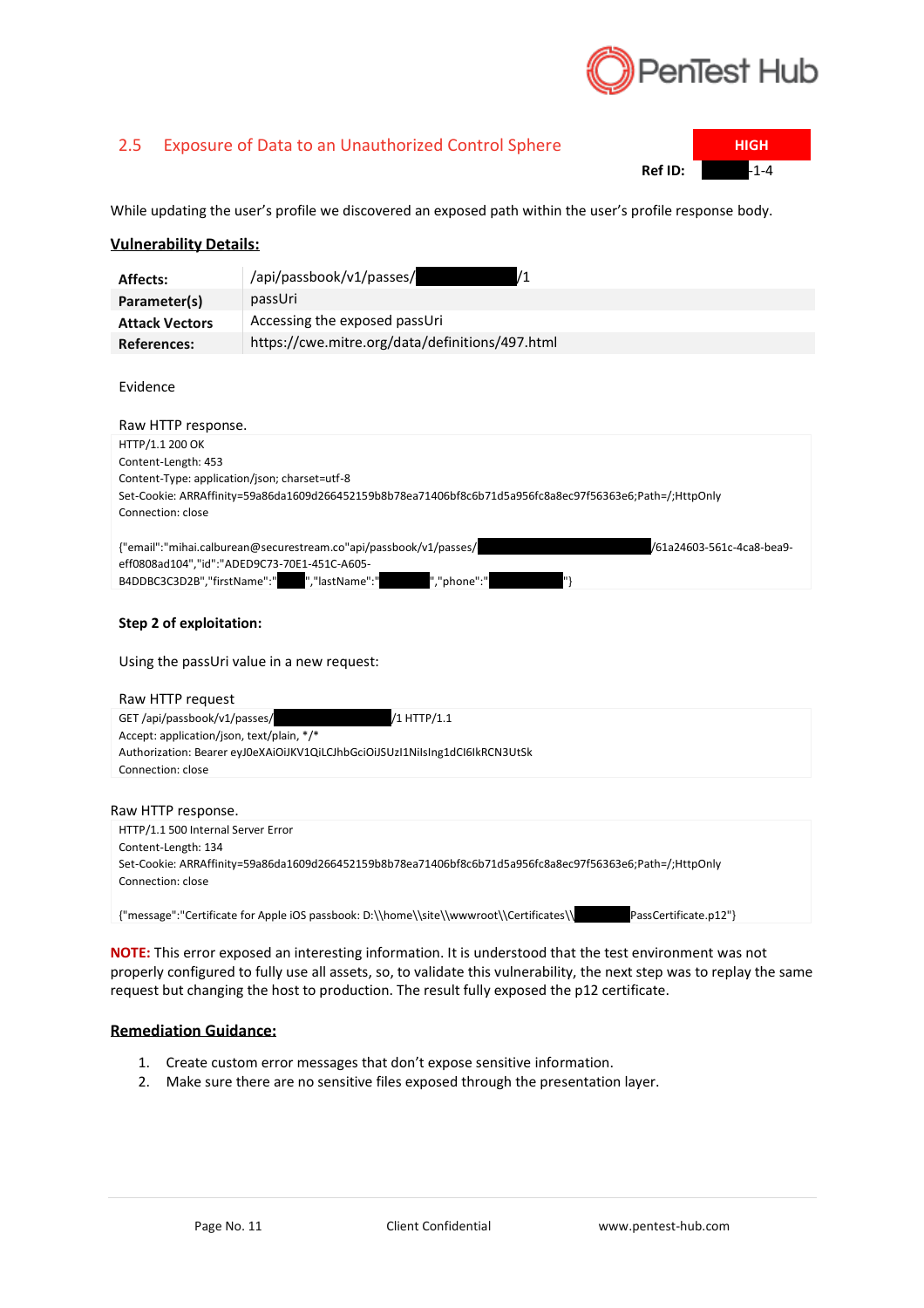

# <span id="page-11-0"></span>2.6 URL Redirection to Untrusted Site ('Open Redirect') **HIGH**

**Ref ID:**  $\begin{array}{|c|c|c|c|}\n\hline\n-1-5\n\end{array}$ 

URL redirectors represent common functionality employed by web sites to forward an incoming request to an alternate resource. This can be done for a variety of reasons and is often done to allow resources to be moved within the directory structure and to avoid breaking functionality for users that request the resource at its previous location. URL redirectors may also be used to implement load balancing, leveraging abbreviated URLs or recording outgoing links. It is this last implementation which is often used in phishing attacks as described in the example below.

#### **Vulnerability Details:**

| Affects:              | ?SPHostUrl=https://<br>https://                                                                          |
|-----------------------|----------------------------------------------------------------------------------------------------------|
| Parameter(s)          | SPHostUrl                                                                                                |
| <b>Attack Vectors</b> | https://www.pentest-hub.com                                                                              |
| <b>References:</b>    | http://projects.webappsec.org/URL-Redirector-Abuse                                                       |
|                       |                                                                                                          |
| Evidence              |                                                                                                          |
| GET/J                 | ?=https%3A%2F%2Fwww.pentest-                                                                             |
|                       | hub.com?ProductNumber=16.0.6823.12068-11cerID=i%3A0%2A.f%7Cmemberchin%7Ccl%<br>28coloctoditamID-%7C38col |

| hub.com?ProductNumber=16.0.6823.1206&UserID=i%3A0%2A.f%7Cmembership%7Csl%<br>ectedListID=%7B919D5894-A969-4A55-9A81-7C27D69D49DF%7D HTTP/1.1              | ?&selectedItemID=%7C3&sel |
|-----------------------------------------------------------------------------------------------------------------------------------------------------------|---------------------------|
| Host: I                                                                                                                                                   |                           |
| Accept-Encoding: gzip, deflate<br>Accept: text/html,application/xhtml+xml,application/xml;q=0.9,*/*;q=0.8<br>Accept-Language: en-US, en; q=0.8, he; q=0.6 |                           |

| Raw HTTP response.                                           |        |
|--------------------------------------------------------------|--------|
| HTTP/1.1 307 Temporary Redirect                              |        |
|                                                              |        |
| Location: https://www.pentest-                               |        |
| hub.com/?https://                                            |        |
|                                                              | /sites |
| /context%3fcontextKey%3d08ec9fd1-a5d0-45af-9633-a86779734549 |        |

**NOTE:** The above URL is only an example which shows the discovered vulnerability. The vulnerability is actually present in multiple areas of the application. To fully remediate the vulnerable parameter, consider applying the proposed fix to all instanced where the parameter is present.

#### **Remediation Guidance:**

Assume all input is malicious. Use an "accept known good" input validation strategy, i.e., use a whitelist of acceptable inputs that strictly conform to specifications. Reject any input that does not strictly conform to specifications, or transform it into something that does. Do not rely exclusively on looking for malicious or malformed inputs (i.e., do not rely on a blacklist). However, blacklists can be useful for detecting potential attacks or determining which inputs are so malformed that they should be rejected outright.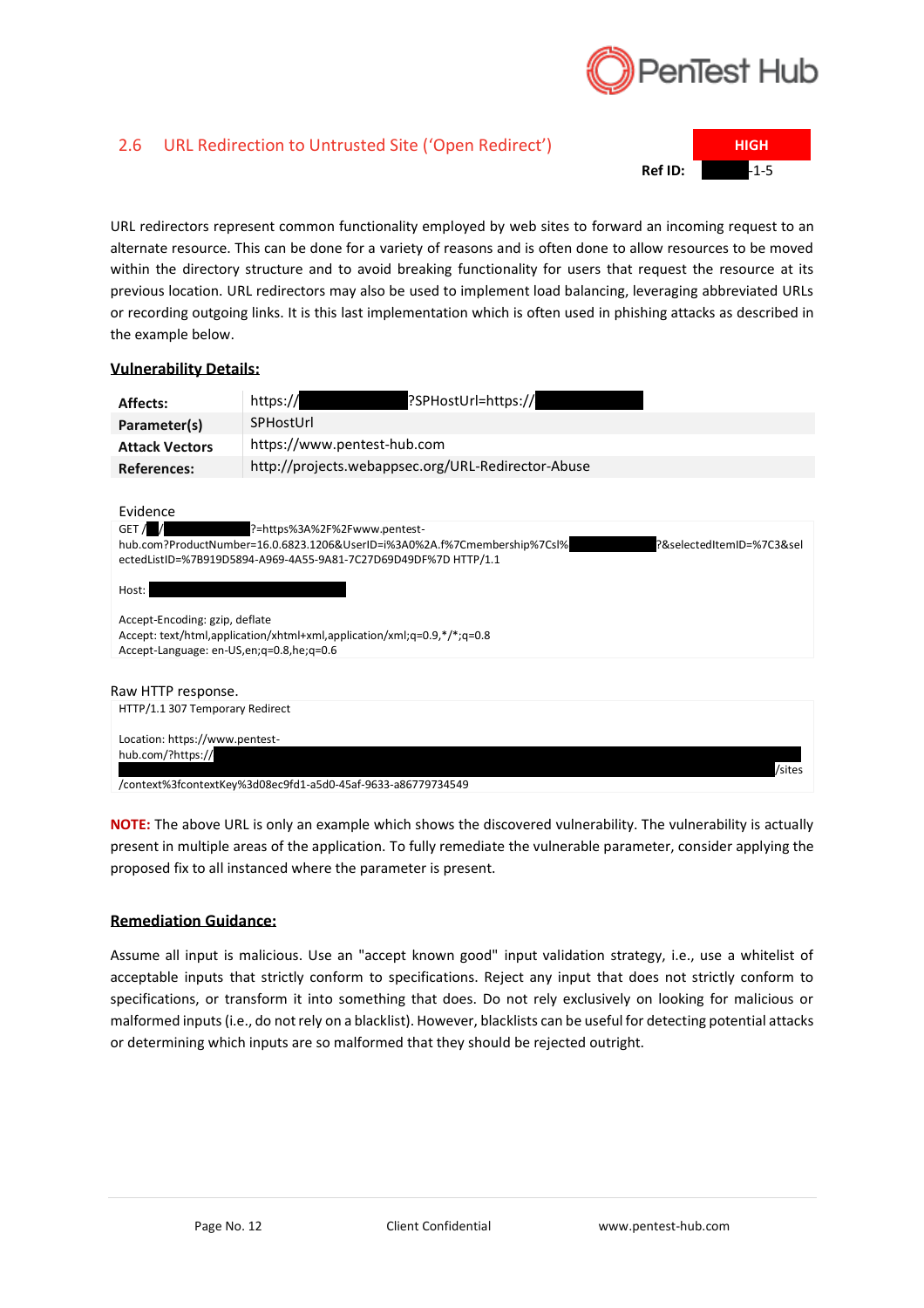

# <span id="page-12-0"></span>2.7 Cross-Site Request Forgery (CSRF) **HIGH HIGH**

**Ref ID:**  $-1-6$ 

The web application does not, or cannot, sufficiently verify whether a well-formed, valid, consistent request was intentionally provided by the user who submitted the request.

When a web server is designed to receive a request from a client without any mechanism for verifying that it was intentionally sent, then it might be possible for an attacker to trick a client into making an unintentional request to the web server which will be treated as an authentic request. This can be done via a URL, image load, XMLHttpRequest, etc. and can result in exposure of data or unintended code execution.

#### **Vulnerability Details:**

Evidence

| Affects:              | https://                                                        |
|-----------------------|-----------------------------------------------------------------|
| Parameter(s)          | Missing or incomplete implementation of CSRF protection (token) |
| <b>Attack Vectors</b> | <b>CSRF</b> related                                             |
| <b>References:</b>    | https://cwe.mitre.org/data/definitions/284.html                 |

| Completed successfully |
|------------------------|
| Clone successful.      |
|                        |

The result of a successful exploit is that a new topic is inserted and present within the dashboard. See below:

| $\checkmark$ | Name                                          | Title | Product Name | Modified          | Modified By |
|--------------|-----------------------------------------------|-------|--------------|-------------------|-------------|
|              | Cloned-70665723-b2bc-4a80-9980-50c2702356e8 ※ |       |              | A few seconds ago |             |
|              |                                               |       |              |                   |             |

**NOTE:** The above is only an example which shows the discovered vulnerability. The vulnerability is actually present in multiple areas of the application.

#### **Remediation Guidance:**

Based on the risk of whether the form submission performs a sensitive action, the addition of anti-CSRF tokens may be required.

These tokens can be configured in such a way that each session generates a new anti-CSRF token or such that each individual request requires a new token.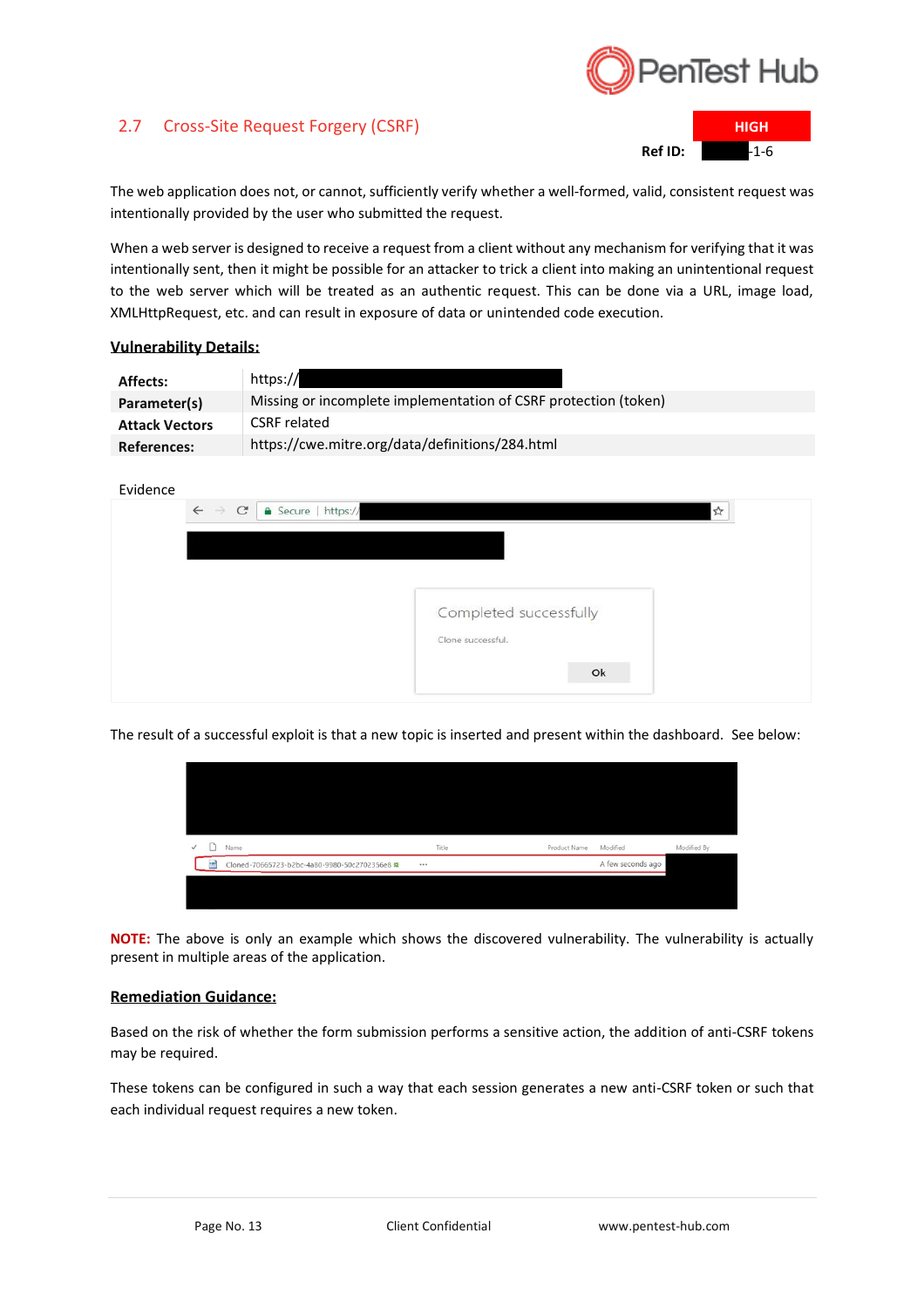

## <span id="page-13-0"></span>2.8 Unrestricted Upload of File with Dangerous Type **HIGH**

**Ref ID:**  $\blacksquare$   $-1-7$ 

The software allows the attacker to upload or transfer files of dangerous types that can be automatically processed within the product's environment.

#### **Vulnerability Details:**

| Affects:              | https://                                                                                                    |
|-----------------------|-------------------------------------------------------------------------------------------------------------|
| Parameter(s)          | <b>Upload functionality</b>                                                                                 |
| <b>Attack Vectors</b> | <b>Malicious file upload</b>                                                                                |
| <b>References:</b>    | https://www.owasp.org/index.php/Unrestricted File Upload<br>https://cwe.mitre.org/data/definitions/434.html |

#### Evidence

In order to reproduce the vulnerability, wherever the upload functionality is implemented try uploading "out-ofcontext" files or even files that contain malicious payloads (malware).

In the example shown below, we have successfully uploaded a malware that is embedded into a PDF file. For further testing/validation purposes we will share the same file as part of this report (it contains a harmless dummy malware payload that is used only to discover such vulnerabilities).



#### **Remediation Guidance:**

Do not rely exclusively on looking for malicious or malformed inputs (i.e., do not rely on a blacklist). A blacklist is likely to miss at least one undesirable input, especially if the code's environment changes. This can give attackers enough room to bypass the intended validation. However, blacklists can be useful for detecting potential attacks or determining which inputs are so malformed that they should be rejected outright.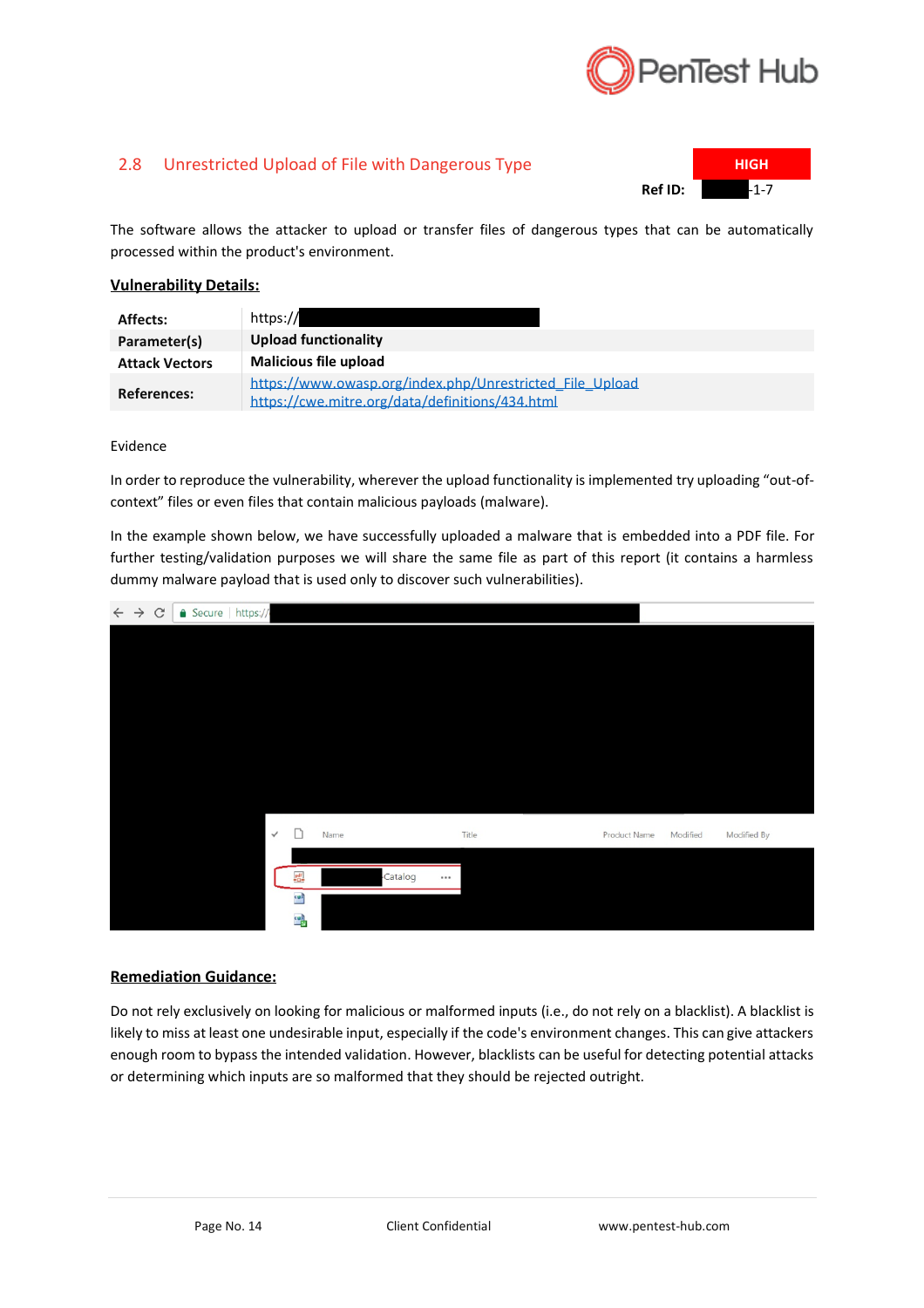

## <span id="page-14-0"></span>2.9 Security Misconfiguration - Replay Attack

|                | 1HIGH |
|----------------|-------|
| <b>Ref ID:</b> | -1-8  |

Due to the "replay attack" vulnerability, a malicious user can iterate the access code using the auto-generated string brute force method to gain access to a user's account.

## **Vulnerability Details:**

| Affects:              | Vconnect/token<br>https://                                               |
|-----------------------|--------------------------------------------------------------------------|
| Parameter(s)          | code                                                                     |
| <b>Attack Vectors</b> | Randomly generated                                                       |
| <b>References:</b>    | https://www.owasp.org/index.php/Top_10_2013-A5-Security_Misconfiguration |

Evidence

| LVIUCIILC                                                                                                                                     |
|-----------------------------------------------------------------------------------------------------------------------------------------------|
| Raw HTTP request used to retrieve the page.                                                                                                   |
| POST /ids/connect/token HTTP/1.1                                                                                                              |
| Host:                                                                                                                                         |
| Accept: application/json, text/plain, */*                                                                                                     |
| Accept-Language: en-US, en; q=0.5                                                                                                             |
| Accept-Encoding: gzip, deflate                                                                                                                |
| .com/authentication/register/account-<br>Referer: https://                                                                                    |
| verify;emailOrPhone=                                                                                                                          |
| Origin: https://<br>.com                                                                                                                      |
| Connection: close                                                                                                                             |
|                                                                                                                                               |
| client id=wap&client secret=no secret&grant type=custom&scope=email%20offline access%20openid%20profile%20roles%20api.ge<br>neral&code=287316 |
|                                                                                                                                               |
| Raw HTTP response.                                                                                                                            |
| HTTP/1.1 200 OK                                                                                                                               |

## **Remediation Guidance:**

Within any of the app's functionality, the requests should be protected in such way that replay attacks are not possible. The solution for this would be the usage of a unique token for every request.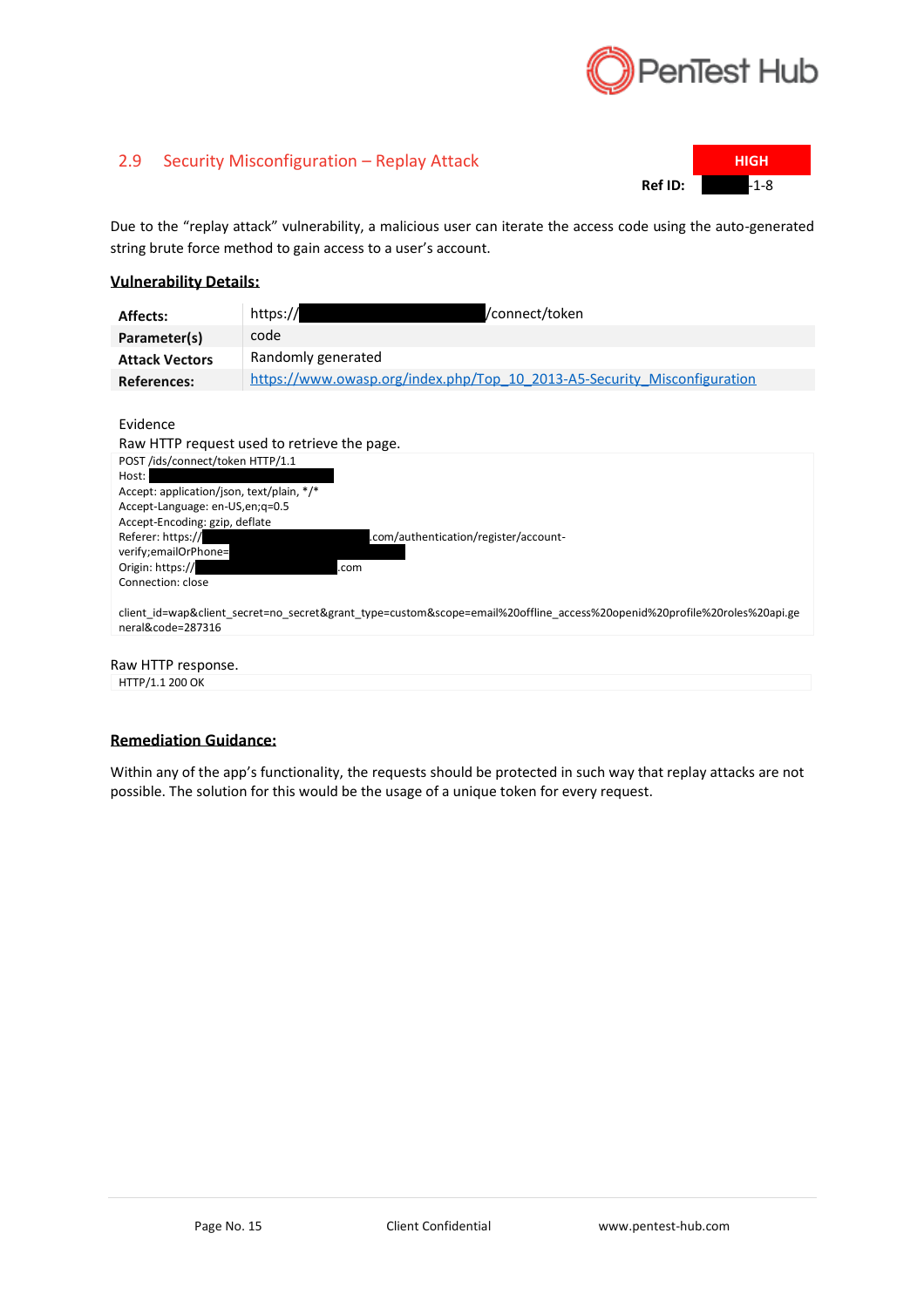

## <span id="page-15-0"></span>2.10 Missing Brute Force Protection **MEDIUM** MEDIUM

**Ref ID:**  $-1-9$ 

Our tests have discovered that the software does not implement sufficient measures to prevent multiple failed authentication attempts within in a short time frame, making it more susceptible to brute force attacks. This was discovered within the  $\qquad$  upload functionality accessible through the invite that can be shared through email.

The risk rating in this particular case is medium as the functionality only serves for uploading  $\blacksquare$  and the invite link is random enough to be considered as secure. However, the risk is still present as the invite link does not have an expiration time set and it is transported through the URL which in some cases can be easily picked up and it is also saved in browser history, analytics systems and other.

#### **Vulnerability Details:**

| Affects:    | https://                                                                                                        |
|-------------|-----------------------------------------------------------------------------------------------------------------|
| References: | https://cwe.mitre.org/data/definitions/307.html<br>https://www.owasp.org/index.php/Blocking Brute Force Attacks |

| Request A                                                | Payload                                                                                                    | <b>Status</b> | Error                    | Timeout | Length | Comment |
|----------------------------------------------------------|------------------------------------------------------------------------------------------------------------|---------------|--------------------------|---------|--------|---------|
| 235                                                      | aXaG                                                                                                       | 302           | 0                        | $\Box$  | 808    |         |
| 236                                                      | GXaG                                                                                                       | 302           | 0                        | 0       | 808    |         |
| 237                                                      | <b>RXaG</b>                                                                                                | 302           | 0                        | $\Box$  | 808    |         |
| 238                                                      | <b>XXaG</b>                                                                                                | 302           | □                        | Ο       | 808    |         |
| 239                                                      | YXaG                                                                                                       | 302           | 0                        | $\Box$  | 808    |         |
| 240                                                      | ZXaG                                                                                                       | 302           | O                        | $\Box$  | 808    |         |
| 241                                                      | aYaG                                                                                                       | 302           | $\Box$                   | $\Box$  | 808    |         |
| 242                                                      | GYaG                                                                                                       | 302           | Ō                        | $\Box$  | 808    |         |
| 243                                                      | <b>RYaG</b>                                                                                                | 200           | $\Box$                   | $\Box$  | 57010  |         |
| 244                                                      | <b>XYaG</b>                                                                                                | 302           | $\Box$                   | $\Box$  | 808    |         |
| 245                                                      | YYaG                                                                                                       | 302           | $\Box$                   | $\Box$  | 808    |         |
| 246                                                      | ZYaG                                                                                                       | 302           | Ō                        | $\Box$  | 808    |         |
| 247                                                      | aZaG                                                                                                       | 302           | $\Box$                   | $\Box$  | 808    |         |
| 248                                                      | GZaG                                                                                                       | 302           | Ξ                        | Ο       | 808    |         |
| 2AQ                                                      | D72C                                                                                                       | 302           | $\overline{\phantom{a}}$ | $\Box$  | 808    |         |
| Raw                                                      | <b>HTML</b><br>Render<br>Headers<br>Hex                                                                    |               |                          |         |        |         |
| HTTP/1.1 200 OK                                          |                                                                                                            |               |                          |         |        |         |
|                                                          | Date: Tue, 30 Apr 2019 11:23:13 GMT                                                                        |               |                          |         |        |         |
|                                                          | Server: Apache/2.4.6 (CentOS) OpenSSL/1.0.2k-fips mod_fcgid/2.3.9 PHP/7.3.4<br>X-Frame-Options: SAMEORIGIN |               |                          |         |        |         |
|                                                          | $X-Powered-By: PHP/7.3.4$                                                                                  |               |                          |         |        |         |
|                                                          | Cache-Control: no-cache, no-store, must-revalidate                                                         |               |                          |         |        |         |
| Pragma: no-cache                                         |                                                                                                            |               |                          |         |        |         |
|                                                          |                                                                                                            |               |                          |         |        |         |
|                                                          |                                                                                                            |               |                          |         |        |         |
| Expires: 0<br>Connection: close                          |                                                                                                            |               |                          |         |        |         |
|                                                          | Content-Type: text/html; charset=UTF-8<br>Content-Length: 56659                                            |               |                          |         |        |         |
|                                                          |                                                                                                            |               |                          |         |        |         |
|                                                          |                                                                                                            |               |                          |         |        |         |
|                                                          |                                                                                                            |               |                          |         |        |         |
| $<1$ DOCTYPE html><br>$html lang="ro">$<br><head></head> | $\langle 1--$ Required meta tags $\rightarrow$<br><meta charset="utf-8"/>                                  |               |                          |         |        |         |

#### **Remediation Guidance:**

We recommend implementing a CAPTCHA system to limit the risk carried by possible brute force attacks against the platform.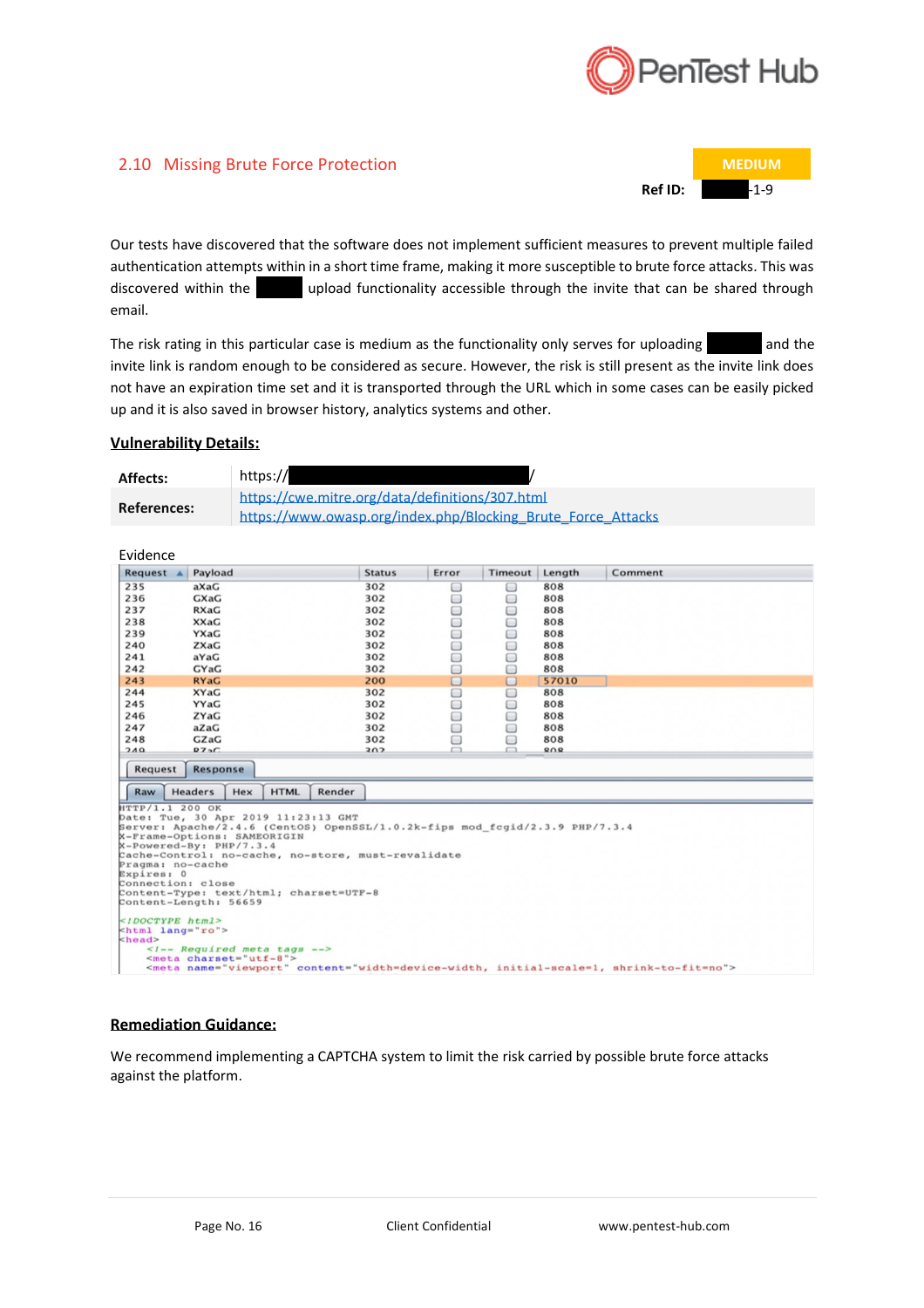

# <span id="page-16-0"></span>2.11 Missing 'Strict-Transport-Security' header **MEDIUM** MEDIUM

**Ref ID:**  $\blacksquare$  +1-10

It has been discovered that the affected application is using HTTPS, however does not use the HSTS header. The HTTP protocol by itself is clear text, meaning that any data that is transmitted via HTTP can be captured and the contents viewed. To keep data private and prevent it from being intercepted, HTTP is often tunnelled through either Secure Sockets Layer (SSL) or Transport Layer Security (TLS). When either of these encryption standards are used, it is referred to as HTTPS.

HTTP Strict Transport Security (HSTS) is an optional response header that can be configured on the server to instruct the browser to only communicate via HTTPS. This will be enforced by the browser even if the user requests a HTTP resource on the same server.

Cyber-criminals will often attempt to compromise sensitive information passed from the client to the server using HTTP. This can be conducted via various Man-in-The-Middle (MiTM) attacks or through network packet captures.

| Affects:              | https://                                                                                                                     |
|-----------------------|------------------------------------------------------------------------------------------------------------------------------|
| Parameter(s)          | Header                                                                                                                       |
| <b>Attack Vectors</b> | (shown within the evidence subsection)                                                                                       |
| <b>References:</b>    | https://www.owasp.org/index.php/HTTP_Strict_Transport_Security_Cheat_Sheet<br>http://cwe.mitre.org/data/definitions/200.html |

## **Vulnerability Details:**

| Raw HTTP response<br>HTTP/1.1 200 OK<br>Content-Length: 3                                            |
|------------------------------------------------------------------------------------------------------|
|                                                                                                      |
|                                                                                                      |
|                                                                                                      |
| Content-Type: application/json; charset=utf-8                                                        |
| Vary: Accept-Encoding                                                                                |
| Server: Microsoft-IIS/8.0                                                                            |
| Access-Control-Allow-Origin: *                                                                       |
| Access-Control-Allow-Credentials: true                                                               |
| X-Powered-By: ASP.NET                                                                                |
| Set-Cookie:                                                                                          |
| ARRAffinity=8c19a282e209d49c6b7b0bf1c8a4a453f3a5033961a3b5dea76f375e3d9c9f67;Path=/;HttpOnly;Domain= |
| .com                                                                                                 |
| Date: Fri, 22 Dec 2017 17:06:47 GMT                                                                  |

#### **Remediation Guidance:**

Consider implementing the HSTS header.

Depending on the framework being used the implementation methods will vary, however it is advised that the Strict-Transport-Security header be configured on the server.

One of the options for this header is max-age, which is a representation (in milliseconds) determining the time in which the client's browser will adhere to the header policy. Depending on the environment and the application this time period could be from as low as minutes to as long as days.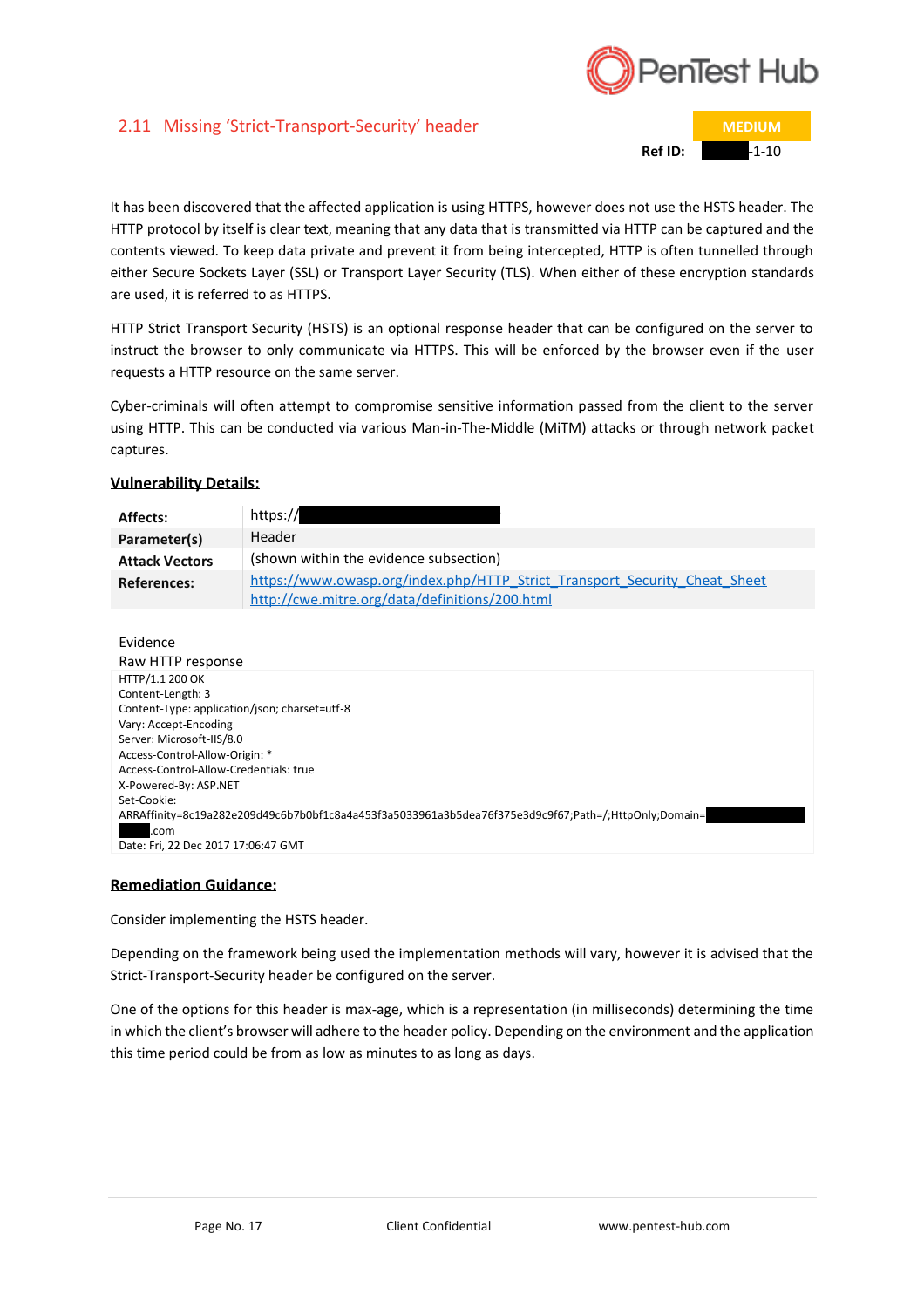

# <span id="page-17-0"></span>2.12 Overlay Permissive Cross-domain Whitelist **MEDIUM**

**Ref ID:**  $\blacksquare$  **1-11** 

Cross Origin Resource Sharing or CORS is a mechanism that enables a web browser to perform "cross-domain" requests using the XMLHttpRequest L2 API in a controlled manner. In the past, the XMLHttpRequest L1 API only allowed requests to be sent within the same origin as it was restricted by the same origin policy.

Cross-Origin requests have an Origin header, that identifies the domain initiating the request and is always sent to the server. CORS defines the protocol to use between a web browser and a server to determine whether a cross-origin request is allowed. In order to accomplish this goal, there are a few HTTP headers involved in this process, that are supported by all major browsers and we will cover below including: Origin, Access-Control-Request-Method, Access-Control-Request-Headers, Access-Control-Allow-Origin, Access-Control-Allow-Credentials, Access-Control-Allow-Methods, Access-Control-Allow-Headers.

The CORS specification mandates that for non-simple requests, such as requests other than GET or POST or requests that uses credentials, a pre-flight OPTIONS request must be sent in advance to check if the type of request will have a bad impact on the data. The pre-flight request checks the methods, headers allowed by the server, and if credentials are permitted, based on the result of the OPTIONS request, the browser decides whether the request is allowed or not.

#### **Vulnerability Details:**

| Affects:              | /login<br>https://                                                                                                                         |
|-----------------------|--------------------------------------------------------------------------------------------------------------------------------------------|
| Parameter(s)          | Header                                                                                                                                     |
| <b>Attack Vectors</b> | (shown within the evidence subsection)                                                                                                     |
| <b>References:</b>    | https://www.owasp.org/index.php/Test_Cross_Origin_Resource_Sharing_(OTG-CLIENT-<br>007)<br>https://cwe.mitre.org/data/definitions/942.html |

Evidence

Raw HTTP request.

GET /ids/login HTTP/1.1 Host:  $\blacksquare$ Accept: application/json, text/plain, \*/\* Origin[: https://www.pentest-hub.com](https://www.pentest-hub.com/) Connection: close

#### Raw HTTP response.

HTTP/1.1 200 OK Cache-Control: no-store, no-cache, max-age=0, private Pragma: no-cache Access-Control-Allow-Origin: https://www.pentest-hub.com

#### **Remediation Guidance:**

CORS should be using a stricter policy of allowed domains and methods and validate the origin.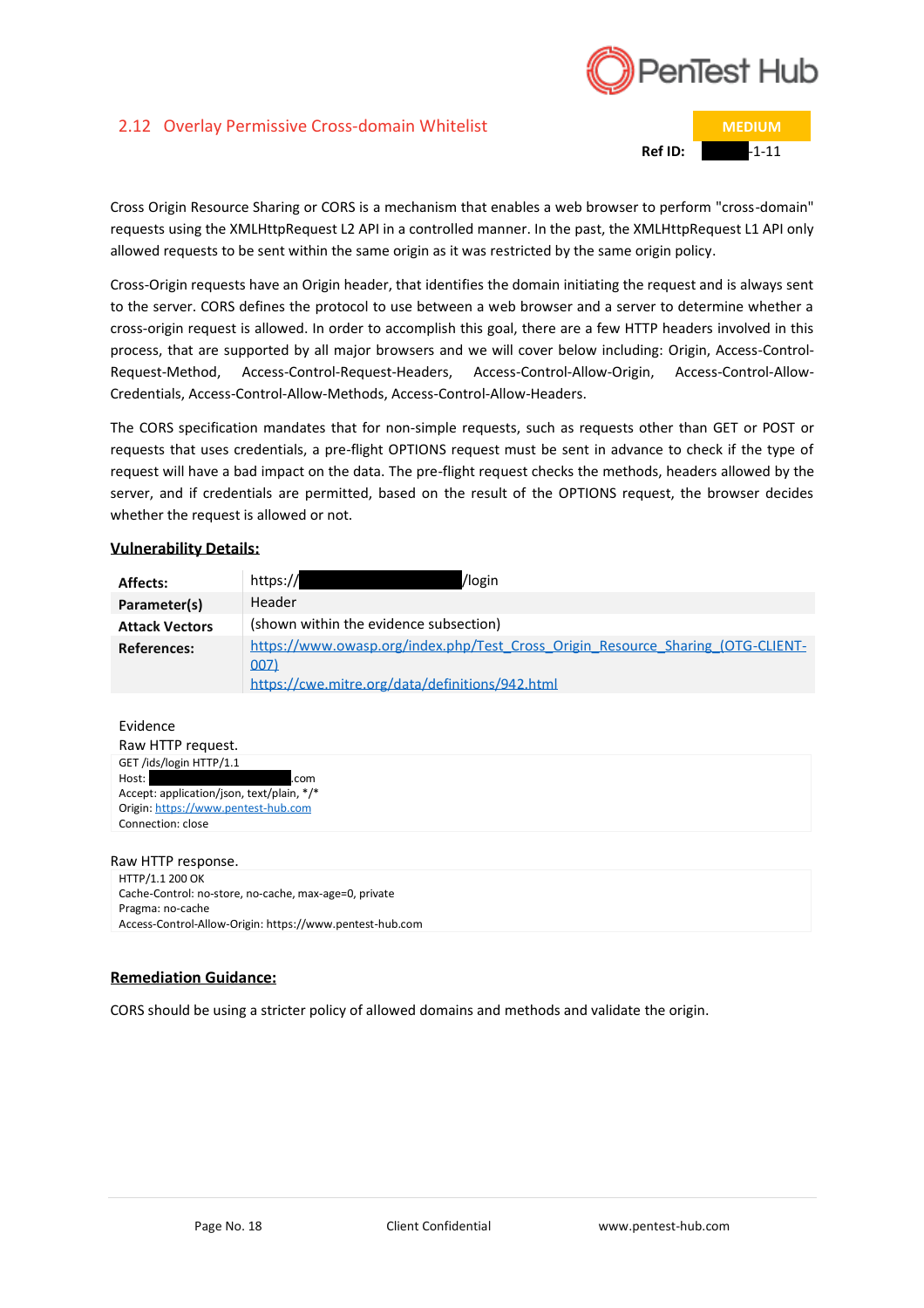

# <span id="page-18-0"></span>2.13 Missing Error Handling Leads to Information Exposure **MEDIUM**

**Ref ID:**  $\begin{array}{|c|c|c|c|}\n\hline\n\text{Ref ID:} & -1-13\n\end{array}$ 

It has been found that the application is exposing sensitive information about internal resources with unhandled errors.

## **Vulnerability Details:**

| Affects:              | https://                                        |
|-----------------------|-------------------------------------------------|
| Parameter(s)          | All input fields                                |
| <b>Attack Vectors</b> | Unexpected input, untreated errors              |
| <b>References:</b>    | https://cwe.mitre.org/data/definitions/544.html |

| Evidence                                                                                                                                                                                                                                                                                                                                                            |
|---------------------------------------------------------------------------------------------------------------------------------------------------------------------------------------------------------------------------------------------------------------------------------------------------------------------------------------------------------------------|
| POST /api/v1/resource/venue HTTP/1.1<br>Host: api.pentest.<br>.com<br>Accept: application/json, text/plain, */*<br>Referer: https://pentest.<br>.com/venues/new<br>Authorization: Bearer eyJhbGciOiJIUzI1NilsInR5cCI6IkpXVCJ9.eyJzdWIiOiJiNmI5NmJlYy0xNTU1LTRhZDMtYWY5Ny00Z<br>Content-Type: application/json; charset=utf-8<br>Content-Length: 347                 |
| .com/<br>Origin::https://pentest.                                                                                                                                                                                                                                                                                                                                   |
| Connection: close                                                                                                                                                                                                                                                                                                                                                   |
| {"id":"1","name":" <img bay<br="" src='\"data:image/bmp;base64.Qk1+AA\","address":"'/> Plaza","city":" ","country":" ","region":" ","vendor id":"07f9aa4b-570a-46b5-b734-<br>253a0af97d8d","building":"","floor":"","room no":"","seats no":1,"seat arrangement":1,"has whiteboard":false,"has pcs":false,"has<br>projector":false,"touchpoint email":"fsdfsdfsdf"} |
|                                                                                                                                                                                                                                                                                                                                                                     |
| Raw HTTP response                                                                                                                                                                                                                                                                                                                                                   |
|                                                                                                                                                                                                                                                                                                                                                                     |
| "error": $\{$                                                                                                                                                                                                                                                                                                                                                       |

| "message": "Unexpected token a in JSON at position 61",                                                                               |
|---------------------------------------------------------------------------------------------------------------------------------------|
| "stack": "SyntaxError: Unexpected token a in JSON at position $61\n$ at JSON parse ( <anonymous>)<math>\n</math> at parse</anonymous> |
| (/home/centos/ /node modules/body-parser/lib/types/json.js:89:19)\n at /home/centos/ /node modules/body-                              |
| parser/lib/read.js:121:18\n at invokeCallback (/home/centos/ /node_modules/raw-body/index.js:224:16)\n at done                        |
| (/home/centos/ / /node modules/raw-body/index.js:213:7)\n at IncomingMessage.onEnd                                                    |
| /node modules/raw-body/index.js:273:7)\n at IncomingMessage.emit (events.js:180:13)\n at<br>(/home/centos/                            |
| IncomingMessage.emit (domain.js:421:20)\n at endReadableNT (_stream_readable.js:1101:12)\n at args.(anonymous function)               |
| (/home/centos/.nvm/versions/node/v9.9.0/lib/node modules/pm2/node modules/event-loop-inspector/index.js:138:29)\n at                  |
| process. tickCallback (internal/process/next tick.js:114:19)",                                                                        |
| "expose": true,                                                                                                                       |
| "statusCode": 400.                                                                                                                    |
| "status": 400,                                                                                                                        |
| "body": "{\"id\":\"1\",\"name\":\" <img src='\\\"data:image/bmp;base64,Qk1+AA\\\",\"address\":\"&lt;br'/> <b>Bay</b>                  |
| Plaza\",\"city\":\" \",\"country\":\" \",\"region\":\" \",\"vendor_id\":\"07f9aa4b-570a-46b5-b734-                                    |
| 253a0af97d8d\",\"building\":\"\",\"floor\":\"\",\"room_no\":\"\",\"seats_no\":1,\"seat_arrangement\":1,\"has_whiteboard\":false,\"h   |
| as pcs\":false,\"has projector\":false,\"touchpoint email\":\"fsdfsdfsdf\"}",                                                         |
| "type": "entity.parse.failed"                                                                                                         |
|                                                                                                                                       |
|                                                                                                                                       |

# **Remediation Guidance:**

Ensure custom error handling for all possible errors.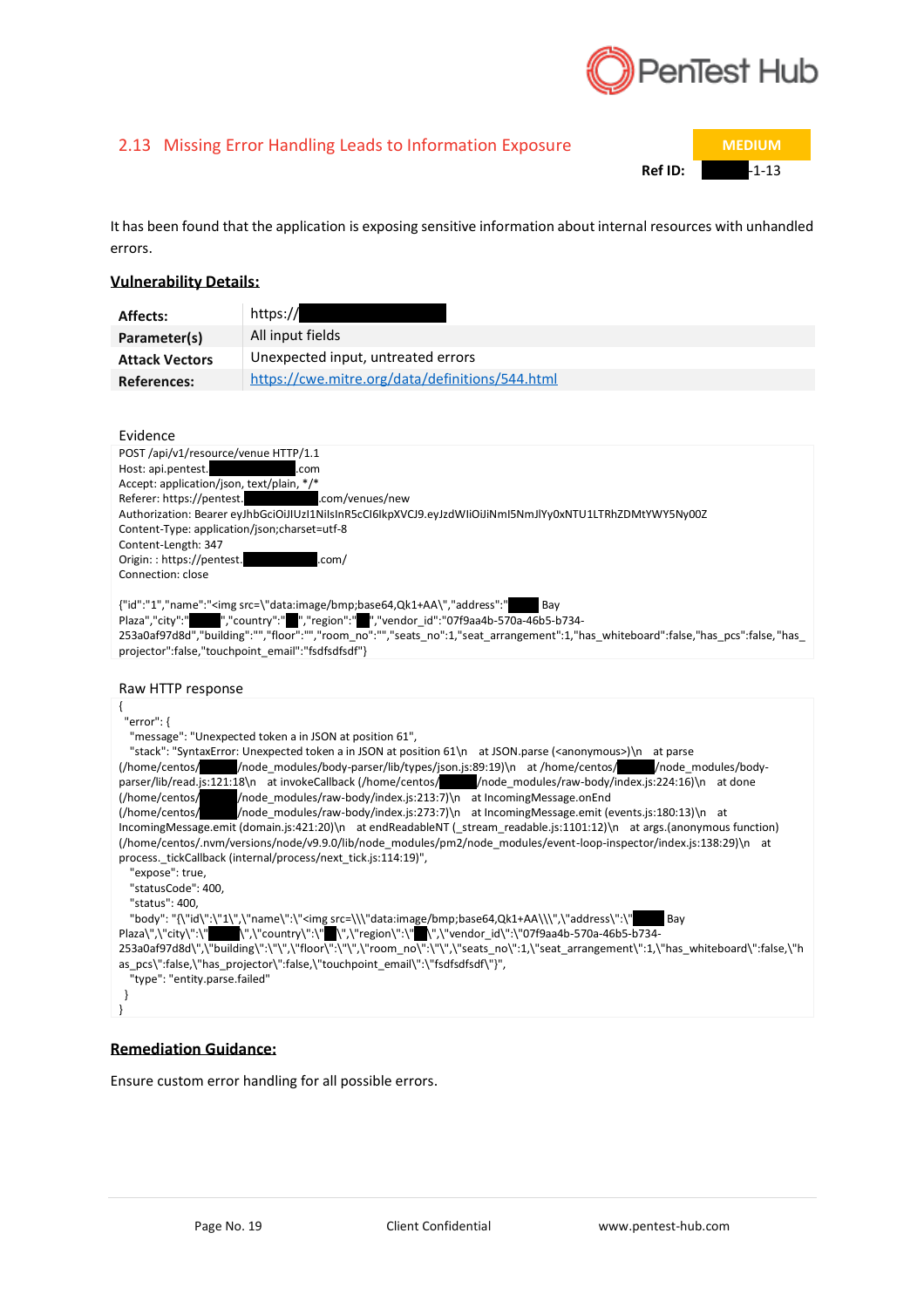

# <span id="page-19-0"></span>2.14 Frameable response (Clickjacking) **LOW**

**Ref ID:**  $\sqrt{1-1.14}$ 

If a page fails to set an appropriate X-Frame-Options or Content-Security-Policy HTTP header, it might be possible for a page controlled by an attacker to load it within an iframe. This may enable a clickjacking attack, in which the attacker's page overlays the target application's interface with a different interface provided by the attacker. By inducing victim users to perform actions such as mouse clicks and keystrokes, the attacker can cause them to unwittingly carry out actions within the application that is being targeted. This technique allows the attacker to circumvent defences against cross-site request forgery, and may result in unauthorized actions.

Note that some applications attempt to prevent these attacks from within the HTML page itself, using "framebusting" code. However, this type of defence is normally ineffective and can usually be circumvented by a skilled attacker.

#### **Vulnerability Details:**

| Affects:              | https://<br>/authentication/redirect;login=true |
|-----------------------|-------------------------------------------------|
| Parameter(s)          | Header                                          |
| <b>Attack Vectors</b> | Page framed                                     |
| <b>References:</b>    | https://cwe.mitre.org/data/definitions/693.html |

#### **Remediation Guidance:**

To effectively prevent framing attacks, the application should return a response header with the name X-Frame-Options and the value DENY to prevent framing altogether, or the value SAMEORIGIN to allow framing only by pages on the same origin as the response itself. Note that the SAMEORIGIN header can be partially bypassed if the application itself can be made to frame untrusted websites.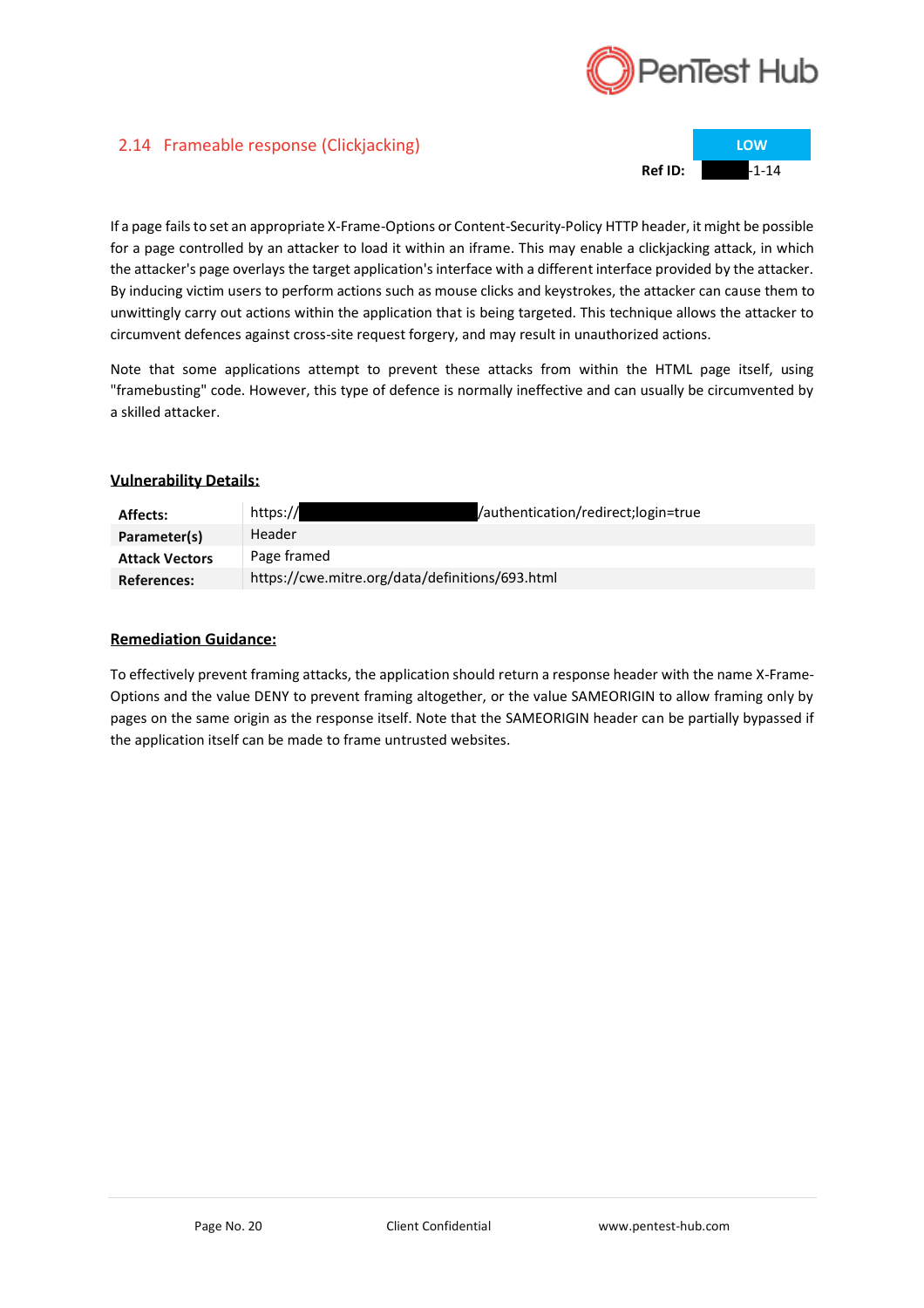

# <span id="page-20-0"></span>3 Appendices

# <span id="page-20-1"></span>3.1 Penetration Testing Methodologies

# <span id="page-20-2"></span>3.1.1 Web/API Application Assessment

Web application assessments can be performed either remotely or on site, depending on the exposure of the application. The purpose of the assessment is to identify any vulnerabilities that can be exploited in order to attack the system or other users, bypass controls, escalate privileges, or extract sensitive data.

During the assessment, the consultants will use proven non-invasive testing techniques to quickly identify any weaknesses. The application is viewed and manipulated from several perspectives, including with no credentials, user credentials, and privileged user credentials.

The primary areas of concern in web application security are authentication bypass, injection, account traversal, privilege escalation, and data extraction.

| Ref            | <b>Risk</b>                  | Description                                                                                                                                                                                                                                                                                                                                                 |
|----------------|------------------------------|-------------------------------------------------------------------------------------------------------------------------------------------------------------------------------------------------------------------------------------------------------------------------------------------------------------------------------------------------------------|
| A1             | Injection                    | Injection flaws, such as SQL, NoSQL, OS, and LDAP injection, occur<br>when untrusted data is sent to an interpreter as part of a<br>command or query. The attacker's hostile data can trick the<br>interpreter into executing unintended commands or accessing<br>data without proper authorization.                                                        |
| A2             | <b>Broken Authentication</b> | Application functions related to authentication and session<br>management are often implemented incorrectly, allowing<br>attackers to compromise passwords, keys, or session tokens, or to<br>exploit other implementation flaws to assume other users'<br>identities temporarily or permanently.                                                           |
| A <sub>3</sub> | Sensitive Data Exposure      | Many web applications and APIs do not properly protect sensitive<br>data, such as financial, healthcare, and PII. Attackers may steal or<br>modify such weakly protected data to conduct credit card fraud,<br>identity theft, or other crimes. Sensitive data may be<br>compromised without extra protection, such as encryption at rest<br>or in transit. |
| A4             | XML External Entities (XXE)  | Many older or poorly configured XML processors evaluate<br>external entity references within XML documents. External<br>entities can be used to disclose internal files using the file URI<br>handler, internal file shares, internal port scanning, remote code<br>execution, and denial of service attacks.                                               |
| A <sub>5</sub> | <b>Broken Access Control</b> | Restrictions on what authenticated users are allowed to do are<br>often not properly enforced. Attackers can exploit these flaws to<br>access unauthorized functionality and/or data, such as access<br>other users' accounts, view sensitive files, modify other users'<br>data, change access rights, etc.                                                |

Our methodology covers all of the OWASP Top 10 web application security risks and more.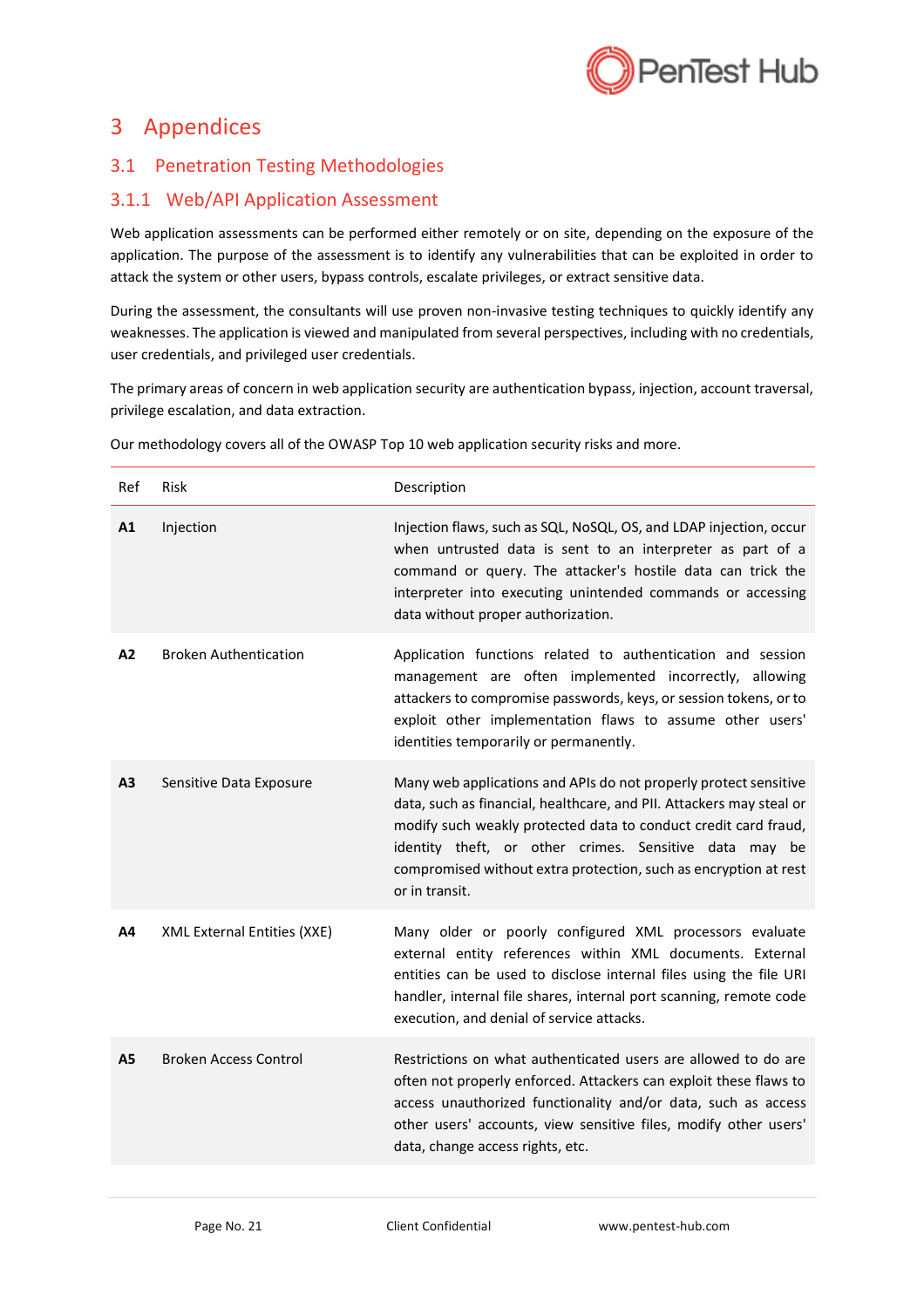

| А6        | Security Misconfiguration  | Security misconfiguration is the most commonly seen issue. This<br>is commonly a result of insecure default configurations,<br>incomplete or ad hoc configurations, open cloud storage,<br>misconfigured HTTP headers, and verbose error messages<br>containing sensitive information. Not only must all operating<br>systems, frameworks, libraries, and applications be securely<br>configured, but they must be patched/upgraded in a timely<br>fashion. |
|-----------|----------------------------|-------------------------------------------------------------------------------------------------------------------------------------------------------------------------------------------------------------------------------------------------------------------------------------------------------------------------------------------------------------------------------------------------------------------------------------------------------------|
| <b>A7</b> | Cross-Site Scripting (XSS) | XSS flaws occur whenever an application includes untrusted data<br>in a web page without proper validation or escaping, or updates<br>an existing web page with user-supplied data using a browser API<br>that can create HTML or JavaScript. XSS allows attackers to<br>execute scripts in the victim's browser which can hijack user<br>sessions, deface web sites, or redirect the user to malicious sites.                                              |
| Α8        | Insecure Deserialization   | Insecure deserialization often leads to remote code execution.<br>Even if deserialization flaws do not result in remote code                                                                                                                                                                                                                                                                                                                                |

- execution, they can be used to perform attacks, including replay attacks, injection attacks, and privilege escalation attacks. **A9** Using Known Vulnerable Components Components, such as libraries, frameworks, and other software
	- modules, run with the same privileges as the application. If a vulnerable component is exploited, such an attack can facilitate serious data loss or server takeover.
- **A10** Insufficient Logging and Monitoring Insufficient logging and monitoring, coupled with missing or ineffective integration with incident response, allows attackers to further attack systems, maintain persistence, pivot to other systems, and tamper, extract, or destroy data. Most breach studies show time to detect a breach is over 200 days, typically detected by external parties rather than internal processes or monitoring.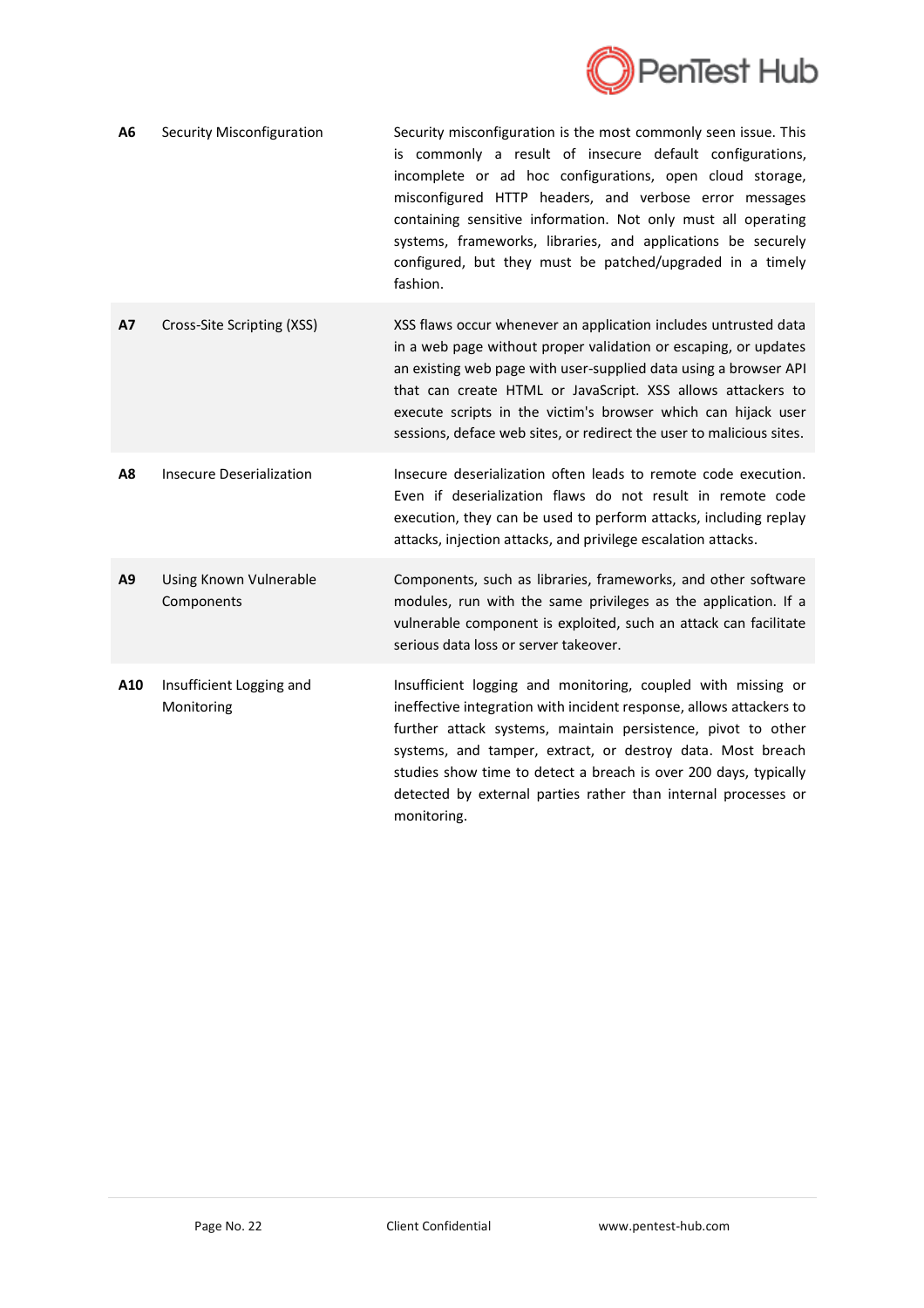

# <span id="page-22-0"></span>3.1.2 External Infrastructure Assessment

An external infrastructure assessment checks for the vulnerabilities on which a majority of attacks are based. Infrastructure layer vulnerabilities are usually introduced via misconfiguration or an insufficient patching process.

The assessment is divided into four distinct phases: profiling, discovery, assessment, and exploitation.

Profiling of the corporate Internet-facing infrastructure using non-invasive techniques including OSINT frameworks, but not limited to.

PenTest-Hub engineers use a variety of scanning tools and techniques to locate live hosts and services within the target IP range and perform a comprehensive assessment against all IP addresses in scope:

- UDP and TCP port scanning commonly done using standard port-scanning tools.
- Operating system fingerprinting.
- Service identification service identification tools are used to analyse all live systems.
- User enumeration dependent on what services are offered.
- Network mapping Hping, traceroute, IP fingerprinting.

Once the automated discovery is completed, the results will be investigated in a manual test to identify possible attack vectors. Manual assessment of all live hosts and exposed services focuses on:

- Host and service configuration misconfigurations and poor build processes can leave insecure services available. These often allow a trivial route to achieve system compromise.
- Patching vulnerabilities lack of a stringent patching strategy can leave hosts vulnerable; efforts will be made to locate out-of-date services and operating- system-wide missing patches.
- Use of insecure credentials or protocols such as Telnet and FTP may increase the risk of compromise. Any use of these protocols will be highlighted. Default and easy-to-guess passwords will be attempted.

All exploitation is done in strict accordance with agreed rules of engagement. It should be noted that exploitation is highly dependent on circumstances. Once exploits have succeeded, we use any access and privileges gained to attempt to escalate access rights to the highest level possible. Detailed records are kept of all data recovered and copies are taken before changes are made to any files. All exploits are risk- assessed to minimize disruption to live systems.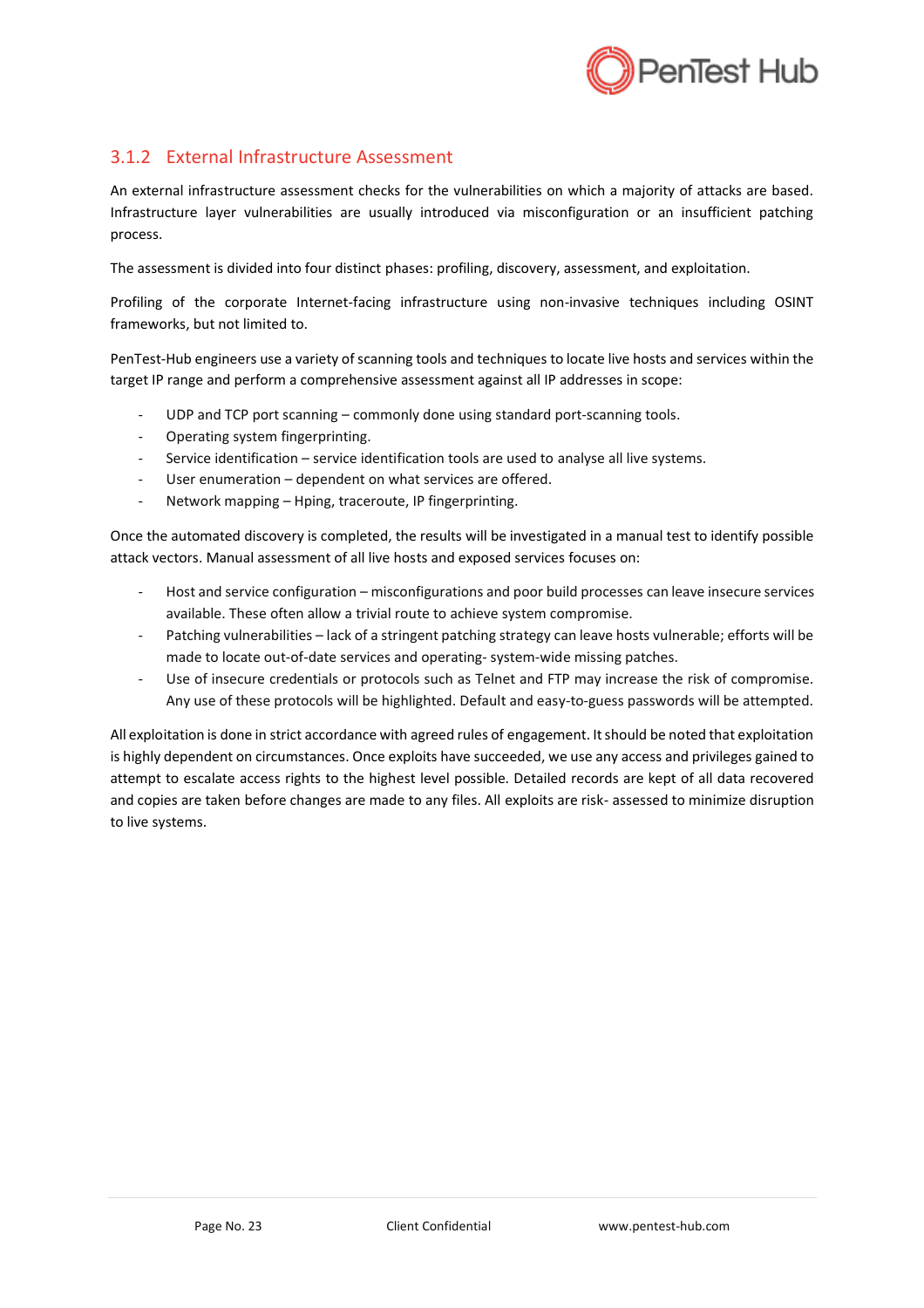

# <span id="page-23-0"></span>3.1.3 Mobile Application Assessment

Mobile applications, and the devices upon which they run, have quickly become a core part of everyday technology. With a surge in mobile application development, and developers under time pressure to provide new functionality, attacks and breaches have dramatically increased.

The purpose of Mobile application assessments is to identify any vulnerabilities that can be exploited in order to attack the system or other users, bypass controls, escalate privileges, or extract sensitive data.

The primary areas of concern in mobile application security are weak server-side controls, lack of binary protections, insecure data storage and insufficient transport layer protection.

| Ref            | Risk                           | Description                                                                                                                                                                                                                                                                                                                                                                                                                                                    |
|----------------|--------------------------------|----------------------------------------------------------------------------------------------------------------------------------------------------------------------------------------------------------------------------------------------------------------------------------------------------------------------------------------------------------------------------------------------------------------------------------------------------------------|
| M1             | <b>Improper Platform Usage</b> | This category covers misuse of a platform feature or failure to use<br>platform security controls. It might include Android intents,<br>platform permissions, misuse of TouchID, the Keychain, or some<br>other security control that is part of the mobile operating system.                                                                                                                                                                                  |
| M <sub>2</sub> | Insecure Data Storage          | This new category is a combination of $M2 + M4$ from Mobile Top<br>Ten 2014. This covers insecure data storage and unintended data<br>leakage.                                                                                                                                                                                                                                                                                                                 |
| M <sub>3</sub> | Insecure Communication         | This covers poor handshaking, incorrect SSL versions, weak<br>negotiation, cleartext communication of sensitive assets, etc.                                                                                                                                                                                                                                                                                                                                   |
| M4             | <b>Insecure Authentication</b> | This category captures notions of authenticating the end user or<br>bad session management. This can include:<br>Failing to identify the user at all when that should be<br>$\overline{\phantom{a}}$<br>required<br>Failure to maintain the user's identity when it is required<br>$\overline{\phantom{a}}$<br>Weaknesses in session management<br>$\overline{\phantom{a}}$                                                                                    |
| M5             | Insufficient Cryptography      | The code applies cryptography to a sensitive information asset.<br>However, the cryptography is insufficient in some way. Note that<br>anything and everything related to TLS or SSL goes in M3.                                                                                                                                                                                                                                                               |
| M6             | Insecure Authorization         | This is a category to capture any failures in authorization (e.g.,<br>authorization decisions in the client side, forced browsing, etc.). It<br>is distinct from authentication issues (e.g., device enrolment, user<br>identification, etc.).                                                                                                                                                                                                                 |
| M7             | Client Code Quality            | This was the "Security Decisions Via Untrusted Inputs", one of our<br>lesser-used categories. This would be the catch-all for code-level<br>implementation problems in the mobile client. That's distinct from<br>server-side coding mistakes. This would capture things like buffer<br>overflows, format string vulnerabilities, and various other code-<br>level mistakes where the solution is to rewrite some code that's<br>running on the mobile device. |

Our methodology covers all of the OWASP Top 10 mobile security risks and more.